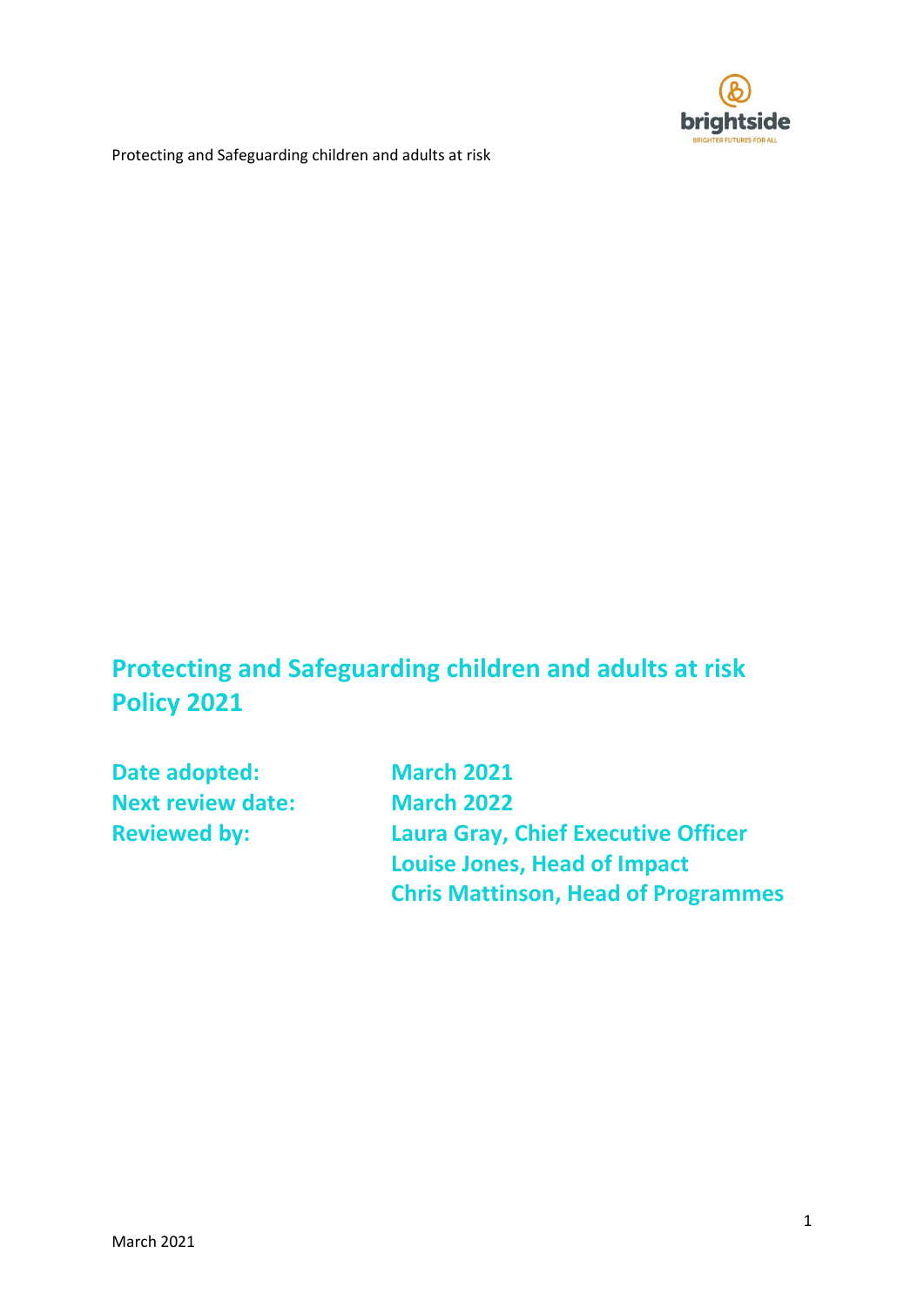

# **Contents**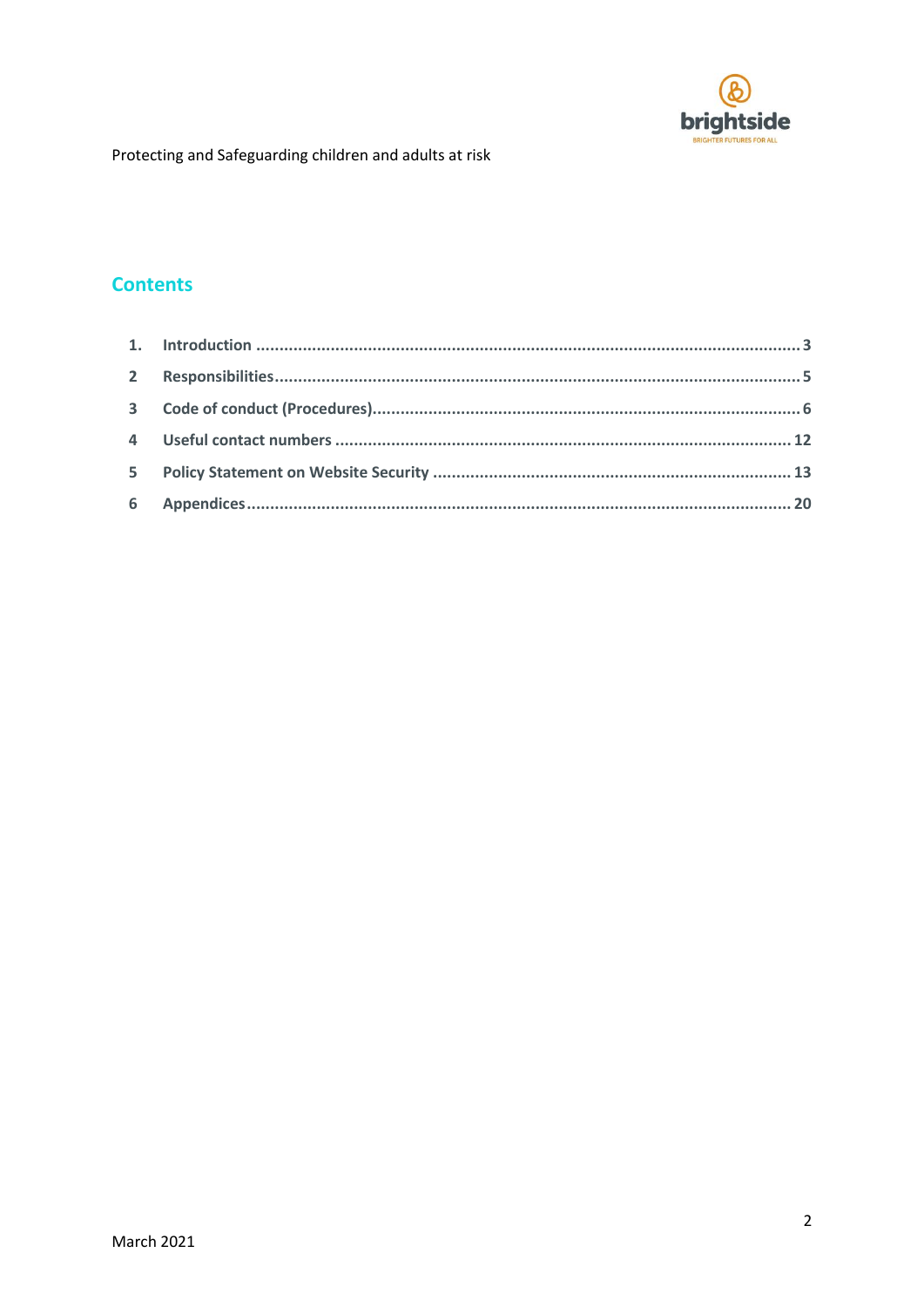

# <span id="page-2-0"></span>**1. Introduction**

This Policy forms part of the Terms and Conditions of service, and applies to all Brightside activities involving young people under 18 years of age and/or adults at risk, and to all working on such activities, whether as an employee, volunteer, contractor working on Brightside's behalf, Leadership Leadership Team representative or otherwise.

This policy will be reviewed annually by the Senior Lead(s) for Safeguarding, with recommendations for changes signed off by the Chief Executive and reported to the Board of Trustees.

## **1.1 Purpose**

The purpose of Brightside's Child Protection Policy is to contribute to the personal safety of all young people using the facilities and resources of Brightside, through actively promoting awareness, good practice and sound procedures.

#### **1.2 Objectives**

The following principles are in compliance with the government's Working Together to Safeguard [Children 2018](https://assets.publishing.service.gov.uk/government/uploads/system/uploads/attachment_data/file/729914/Working_Together_to_Safeguard_Children-2018.pdf) guide, which places the child in focus when making decisions about their lives, and the [UN Convention on the Rights of the Child.](http://353ld710iigr2n4po7k4kgvv-wpengine.netdna-ssl.com/wp-content/uploads/2010/05/UNCRC_PRESS200910web.pdf) Brightside is committed to the general principle that **everyone who works with children has a responsibility for keeping them safe**. These principles underpin Brightside's child protection and safeguarding policy:

- The welfare of the young person is paramount
- All young people, without exception, have the right to be protected from physical and verbal harm and abuse
- All staff and volunteers who come into contact with children have a duty to remain alert to their needs and any risks of harm that individual abusers, or potential abusers, may pose to children
- All suspicions and allegations of abuse will be taken seriously and responded to swiftly and appropriately
- Brightside's staff and Trustees have a responsibility to report concerns about any child or adult to the relevant authority

Brightside's procedures recognise that children say they need<sup>1</sup>:

- **Vigilance**: to have adults notice when things are troubling them
- **Understanding and action**: to understand what is happening, to be heard and understood and to have that understanding acted upon
- **Stability**: to be able to develop an ongoing and stable relationship of trust with those helping them
- **Respect**: to be treated with the expectation that they are competent rather than not
- **Information and engagement**: to be informed about and involved in procedures, decisions, concerns and plans
- **Explanation**: to be informed of the outcome of assessments and decisions and reasons when their views have not met with a positive response
- **Support**: to be provided with support in their own right as well as a member of their family
- **Advocacy**: to be provided with advocacy to assist them in putting forward their views

**.** 

<sup>&</sup>lt;sup>1</sup> Working Together to Safeguard Children, 2018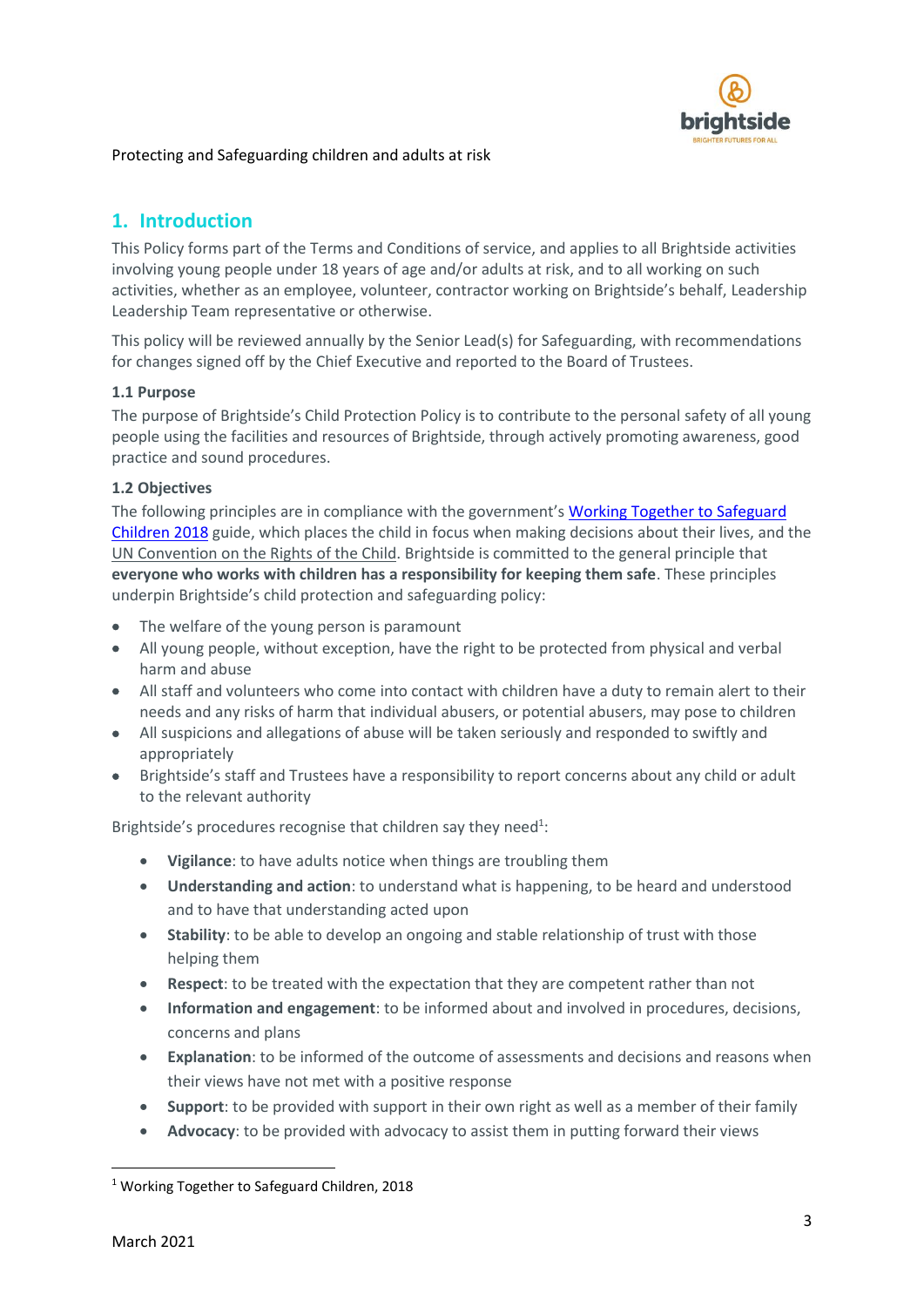

• **Protection**: to be protected against all forms of abuse and discrimination and the right to special protection and help if a refugee

All policies and procedures adopted by Brightside apply to children and adults regardless of gender, ethnicity, disability, sexual orientation or religion.

Child abuse is any action by another person – adult or child – that causes significant harm to a child. The types of child abuse include:

- Domestic
- Sexual
- Neglect
- Online
- Physical
- Emotional

Brightside works with disadvantaged young people; those who might be from a poor background and therefore more likely to suffer from neglect. We also work with young people with specific learning difficulties such as Autism Spectrum Disorder, those with experience of the care system, those with a physical disability, young carers, young people growing up in single parent families, those at risk of becoming NEET (not in education, employment or training), isolated young people and those lacking parental support. Brightside's work aims to help develop young people's confidence, and therefore it is likely that a high proportion of our target groups are lacking in confidence or suffer from self-esteem issues. Added to this, a significant proportion of our work is delivered online, where the risk of grooming by others may be increased. It is therefore crucial that all staff, trustees and volunteers of Brightside adhere strictly to our child protection and safeguarding policy.

An **adult at risk** of abuse or neglect is defined as an adult who"(a) has needs for care and support (whether or not the local authority is meeting any of those needs), (b) is experiencing, or at risk of, abuse or neglect, (c) as a result of those needs is unable to protect himself or herself against the abuse or neglect or the risk of it. <sup>2</sup>" Whilst Brightside's work does not typically target adults at risk, it is nevertheless important to outline the different vulnerabilities and main forms of abuse that they could face:

- Physical abuse
- Sexual abuse
- Psychological abuse
- Financial or material abuse
- Neglect and acts of omission
- Discriminatory abuse

In addition, it is important that we make the distinction between adults with the capacity to make decisions and adults lacking capacity. Adults who have capacity retain the right to make their own decisions and to direct their own lives. Adults lacking capacity to make decisions, though they retain the right to be involved in decision-making as far as possible, nevertheless require decisions to be made on their own behalf, and the overall approach shifts to promoting their best interests.

**.** 

<sup>2</sup> [Care Act, 2014](http://www.legislation.gov.uk/ukpga/2014/23/part/1/crossheading/safeguarding-adults-at-risk-of-abuse-or-neglect)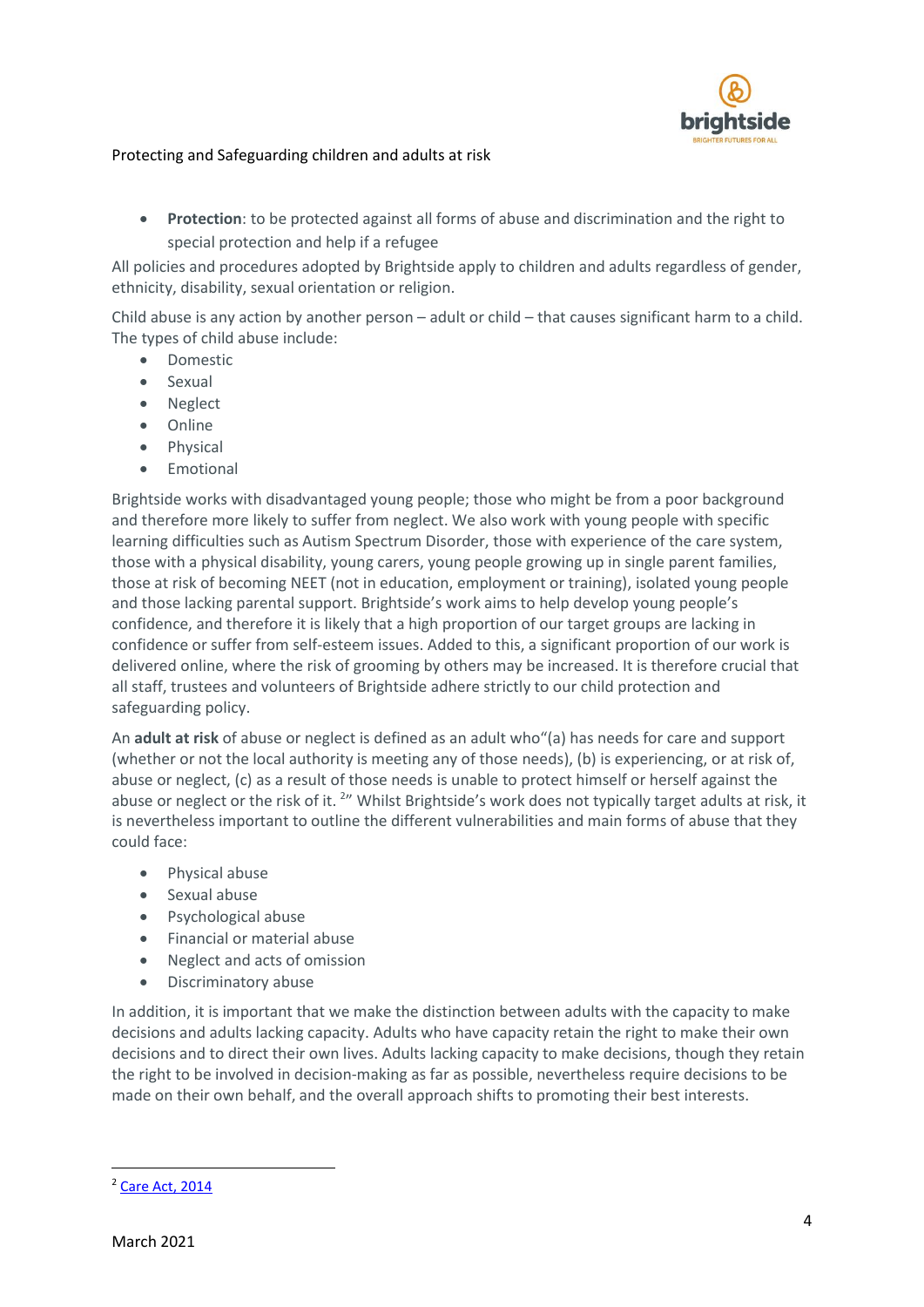

It is the duty of all Brightside staff to ensure all people we work with are safe from abuse and any suspicion of abuse is appropriately and promptly dealt with. Whenever possible and appropriate, Brightside will seek the individual's permission before undertaking any action on their behalf to safeguard and promote their well-being. In exceptional circumstances where a beneficiary is deemed to be at risk of significant harm or to have suffered significant harm, to be a danger to another person, confidentiality may need to be broken. The individual will be informed of our intended action, or in exceptional circumstances the action may already have been taken before the individual can be informed.

In order to honour the principles of child protection and safeguarding we will ensure that:

- Applicants for paid positions within the organisation will be made aware that the position is exempt from the provisions of the Rehabilitation of Offenders Act 1974. This means that since the position is working with children or vulnerable adults Brightside are within their rights to ask questions about a person's convictions both spent and unspent. All applicants will be interviewed prior to appointment and at least two references will be followed up.
- Any paid appointments made will be subject to at least three months' probationary period at the end of which a review of this time will be carried out by the appointee's line manager.
- Individuals providing online mentoring for young people and adults at risk are eligible for an Enhanced Disclosure due to provision made within the DBS Enhanced Eligibility regulations which make provision for the following "prescribed purpose"

"considering an individual's suitability for any work which is normally concerned with the provision of any form of information, advice or guidance wholly or mainly to children which relates to their physical, emotional or educational well-being and is provided by means of telephone or other form of electronic communication including the internet and mobile text messaging"

- This provision would only extend in relation to children and adults at risk, however ultimately the responsibility as to whether such positions fall within this category rests with the Disclosure and Barring Service (DBS). All staff and volunteers who come into contact with children will undergo an enhanced DBS check every three years.
- Where a staff member or volunteer is unable to provide required documentation to apply for DBS check due to asylum or refugee status, then such person is obliged to sign a 'Volunteer Safeguarding Agreement' provide at least two character references (i.e. an employer, lecturer, doctor) and at least one proof of identity in order to participate in the Mentoring Project/s

## <span id="page-4-0"></span>**2. Responsibilities**

2.1 There are Leadership Team three Designated Safeguarding People (DSP) for all aspects of child protection awareness and implementation of this policy. All DSPs are trained as NSPCC Designated Safeguarding Children Officers.

The appointed DSPs are **Laura Gray, Chief Executive Officer (CEO), Louise Jones, Head of Impact (HoI)and Chris Mattinson, Head of Programmes (HoP)**

The DSPs are responsible for: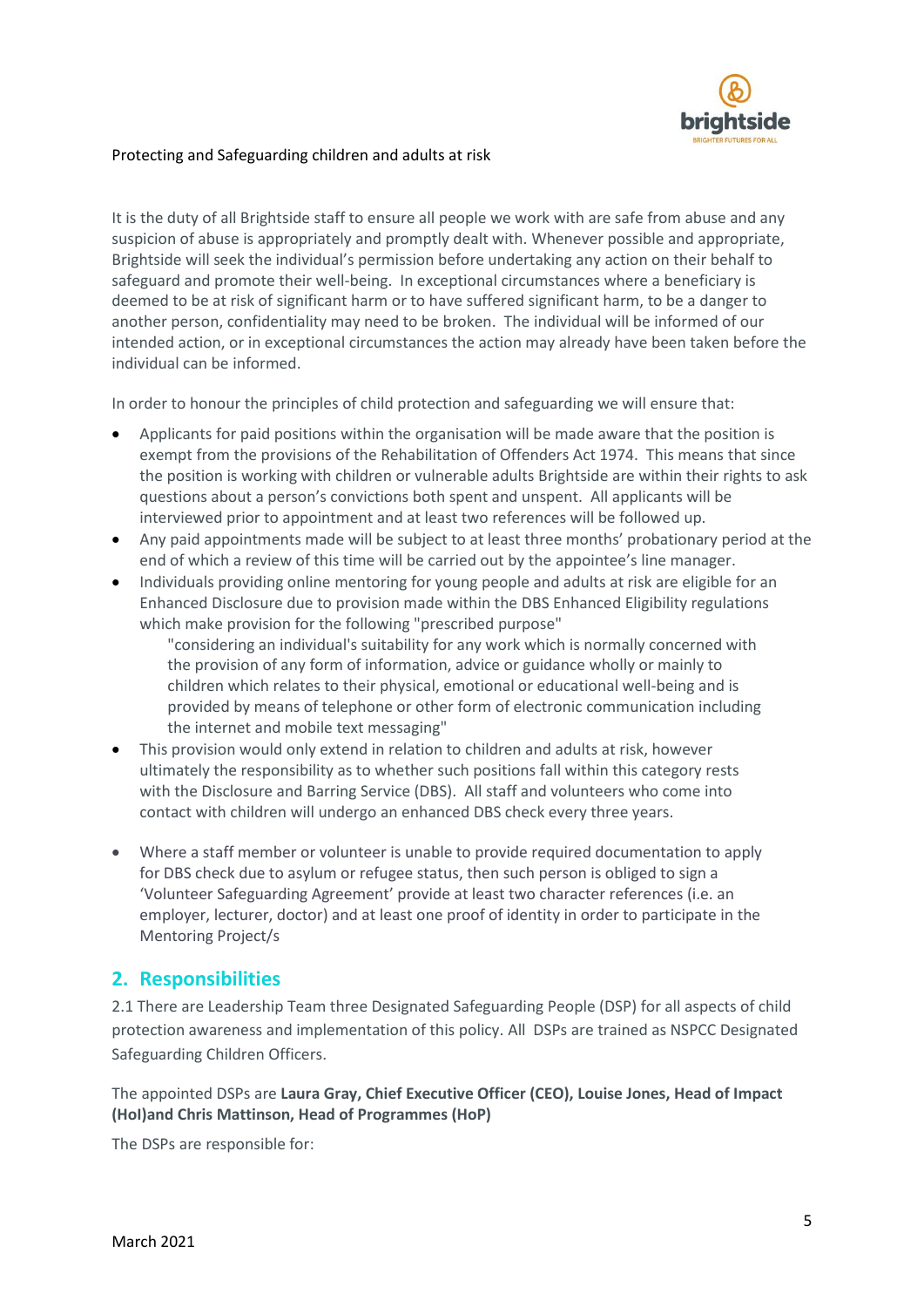

- ensuring that this policy is implemented throughout Brightside's activities including liaison with staff and volunteers;
- ensuring all necessary child protection-related enquiries, procedures and investigations are carried out;
- reporting results of screening enquiries and for preserving a "need to know" levels of confidentiality and access to secure records;
- ensuring secure and confidential records relating to child protection matters;
- liaison with social services at a formal and informal level on child protection matters, likewise with the police;
- the reporting of all substantive incidents to the Leadership Team where appropriate;
- the reporting of allegations and suspicion of abuse to the appropriate authorities;
- ensuring there is adequate induction and training relating to child protection matters;
- ensuring that each activity carried out by Brightside is sound in terms of child protection as regards personnel, practices, premises and including new technologies implemented in relation to mentee experience;
- checking all incident reports made by staff and volunteers, countersigning them, and making such reference to authority as is appropriate, after consultation with the senior staff member etc. as detailed below;
- supporting staff who have been involved in a safeguarding matter where there are concerns about a child or safeguarding allegations against staff or volunteers.
- 2.1 **Laura Gray (CEO)** is the senior lead for safeguarding with responsibility for the strategic overview of safeguarding and operational matters. The CEO shall ensure active compliance with this policy by all, and shall work closely with the other DSP's to ensure this, affording them every assistance to this end. The CEO is responsible for formally reviewing child protection and safeguarding policies and procedures annually, for their ongoing evaluation and improvement, and for promoting understanding and awareness of them to staff, volunteers and young people.
- 2.2 All staff including volunteers and part-time workers employed by Brightside, together with members of the board of Trustees of Brightside accepts and recognise their responsibilities to safeguard and promote the well-being of children and vulnerable adults with whom they come in contact, either in person or online.

## <span id="page-5-0"></span>**3 Code of conduct (Procedures)**

#### **3.1 Working with young people in a face-to-face environment**

When working directly with children the following code of practice will be adhered to:

- All children and young adults are treated with respect
- Ensure that whenever possible there is more than one adult present during activities with children and/or vulnerable adults or at least that you are within sight or hearing of others
- Respect a young person's right to personal privacy and confront attitudes or behaviour that you do not like
- Always remember that someone else may misinterpret your actions, no matter how well intentioned
- Special caution is required when you are discussing sensitive issues with children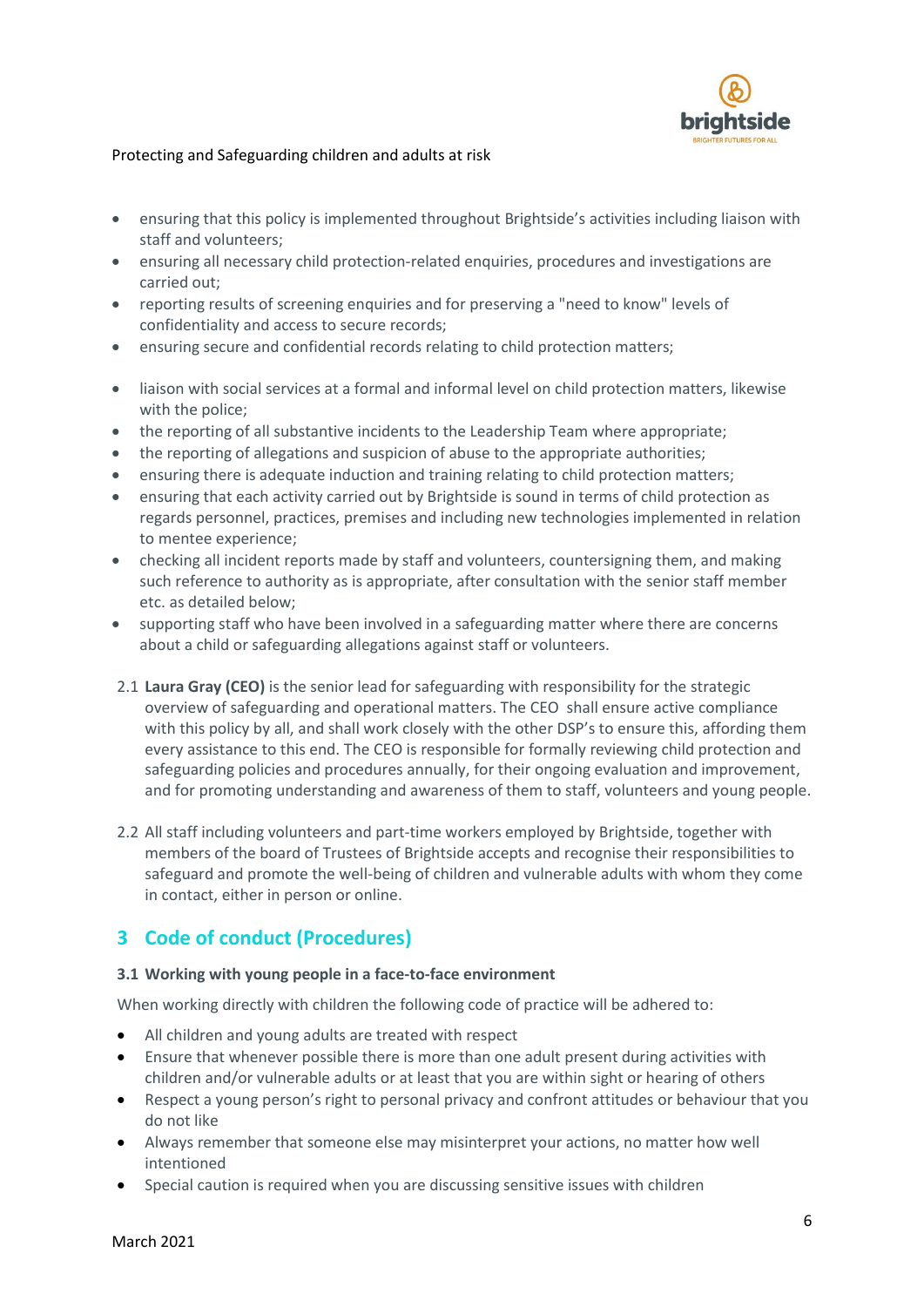

• Challenge unacceptable behaviour and report all allegations/suspicions of harm or abuse

#### **3.1.1 Relationships with children and adults at risk**

- Do not spend time alone with a child or adult at risk. If this is unavoidable, reduce the risks as much as practicable. For example
	- o Get appropriate permissions before you start work
	- o Let somebody else know that you will be working with the young person
	- o Work in an open space where other people can see you and you can see them
	- o Never be alone with a child in a room with the door shut
- Do not take children or vulnerable adults alone in a car / on journeys however short
- Do not arrange to meet children or vulnerable adults with whom you come in contact as part of the work of Brightside outside the confines of the project work
- Do not agree to escort a child to and from any activity without written permission from the local authority responsible for the child's care *NB: Foster carers cannot give written permission for a child to engage in a particular activity or to be escorted to and from such an activity. It is the responsibility of the local authority to give this permission. In circumstances where a child is not subject to a care order, but is looked after by the local authority, the written permission of birth parents should also be sought by the local authority. Brightside does not have the responsibility to gain permission from birth parents of children who are not subject to care orders – it is the responsibility of the local authority.*

Never:

- Engage in rough physical games including horse-play
- Engage in sexually provocative games
- Allow or engage in inappropriate touching in any form, remember physical contact with a child may be misinterpreted
- Allow children to use inappropriate language unchallenged
- Make sexually suggestive comments about /to a child, even in fun
- Allow allegations a child makes be ignored or go unrecorded
- Do things of a personal nature for children that they can do for themselves

You must not:

- Have inappropriate physical or verbal contact with children
- Allow yourself to be drawn into attention seeking behaviour/make suggestive or derogatory remarks or gestures in front of children
- Exaggerate or trivialise child-abuse issues

#### **3.1.2 Supervision of young people & planned activities (face to face)**

Brightside will ensure, (and undertake to ensure to the best of our knowledge and our partner organisations), to make arrangements for proper supervision of young people to minimise their risk of suffering harm or abuse of any kind whilst in our care. Our code of conduct in this respect is:

- Prepare a detailed programme of activities for the children
- Welfare and safety of the children are your responsibility while they are in your care
- Children should be adequately supervised and engaged in suitable activities at all times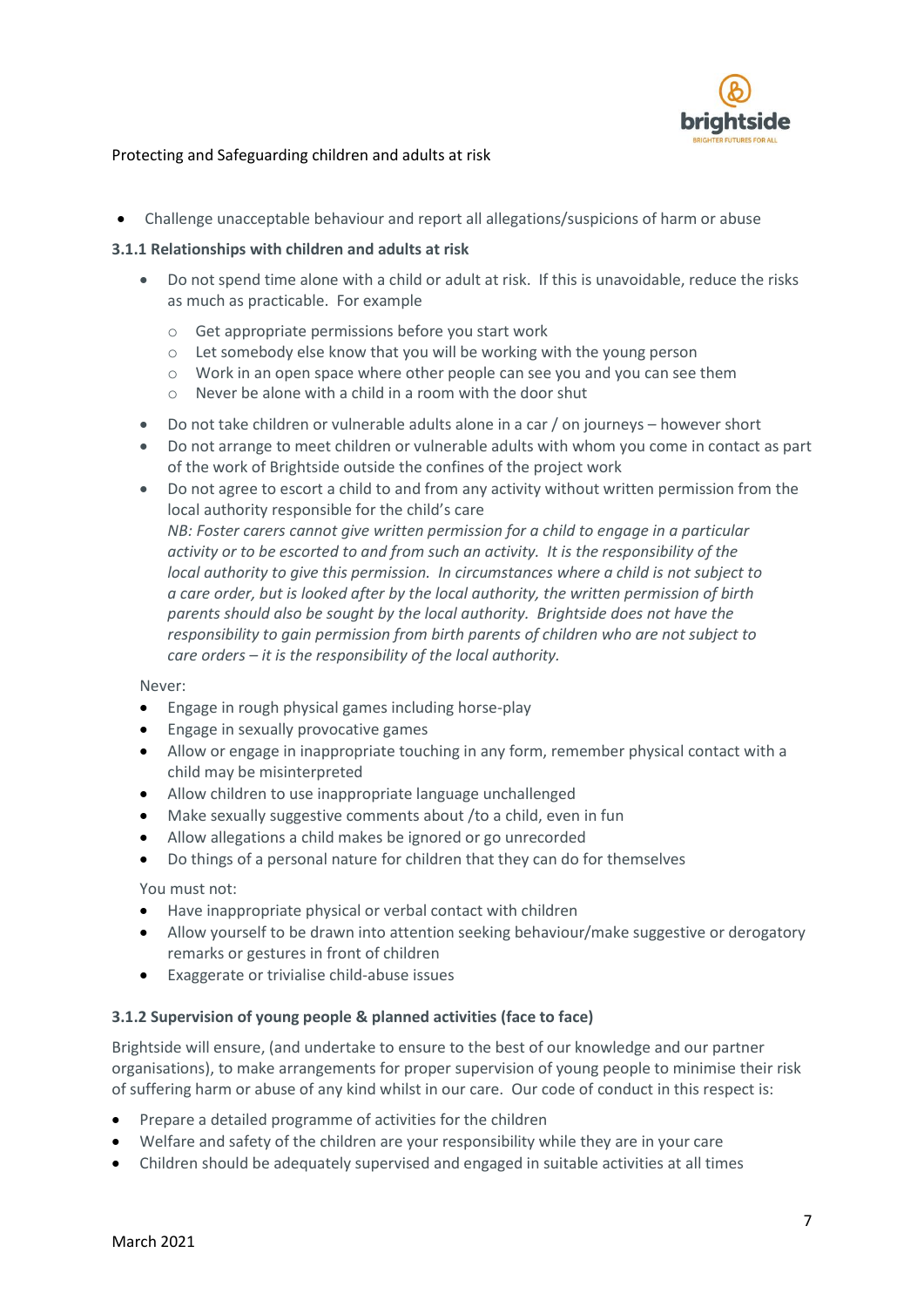

- Local authority, and/or parental consent should be obtained in writing for children to participate in activities
- Carry out a 'risk assessment' of the environment where the activity is taking place
- Children must be supervised at all times by two or more adults
- Children must not be left unsupervised at any time
- Workers should know at all times where children are and what they are doing
- Dangerous behaviour by children should not be allowed
- Staff will encourage all participants to develop self-awareness and independence in making choices and in finding names for their own feelings and encourage acceptable ways to express them. This will encourage the participants to develop their self-confidence within a group setting.

## **3.2 Responding to a suspicion of abuse**

Through constant contact between staff and volunteers, observations of any changes in behaviour or appearance will be investigated within Brightside. The strictest confidence will be maintained.

All partner organisations will be made aware of Brightside's Child Protection and Safeguarding Policy. When working on the site of a partner organisation, Brightside staff must comply with the partner's safeguarding procedures, in addition to alerting the DSP at Brightside as appropriate.

When dealing with a local authority, if the response from them is unsatisfactory, we will follow the Safeguarding Partnerships (SP) procedure for resolving professional differences. SPs coordinate the work to safeguard children locally and monitor and challenge the effectiveness of local arrangements.

If delivering external sessions (workshops, inductions, summer schools etc.) and staff observe any changes in the child's behaviour, physical condition or appearance information will be recorded confidentially and securely. Should concerns persist this information will be recorded through detailed observations without comment or interpretation from staff, the exact words spoken by the child will be recorded, dated and timed and signed by the member of staff running the sessions. These records will be filed confidentially, separately and securely; access will be given to the Partner Co-ordinator and the Brightside DSP as appropriate. If requested these will be passed on to the relevant outside agencies.

The signs of child abuse might not always be obvious and a child might not tell anyone what is happening to them. Staff and volunteers should therefore question behaviours if something seems unusual and try to speak to the child, alone if appropriate, to seek further information.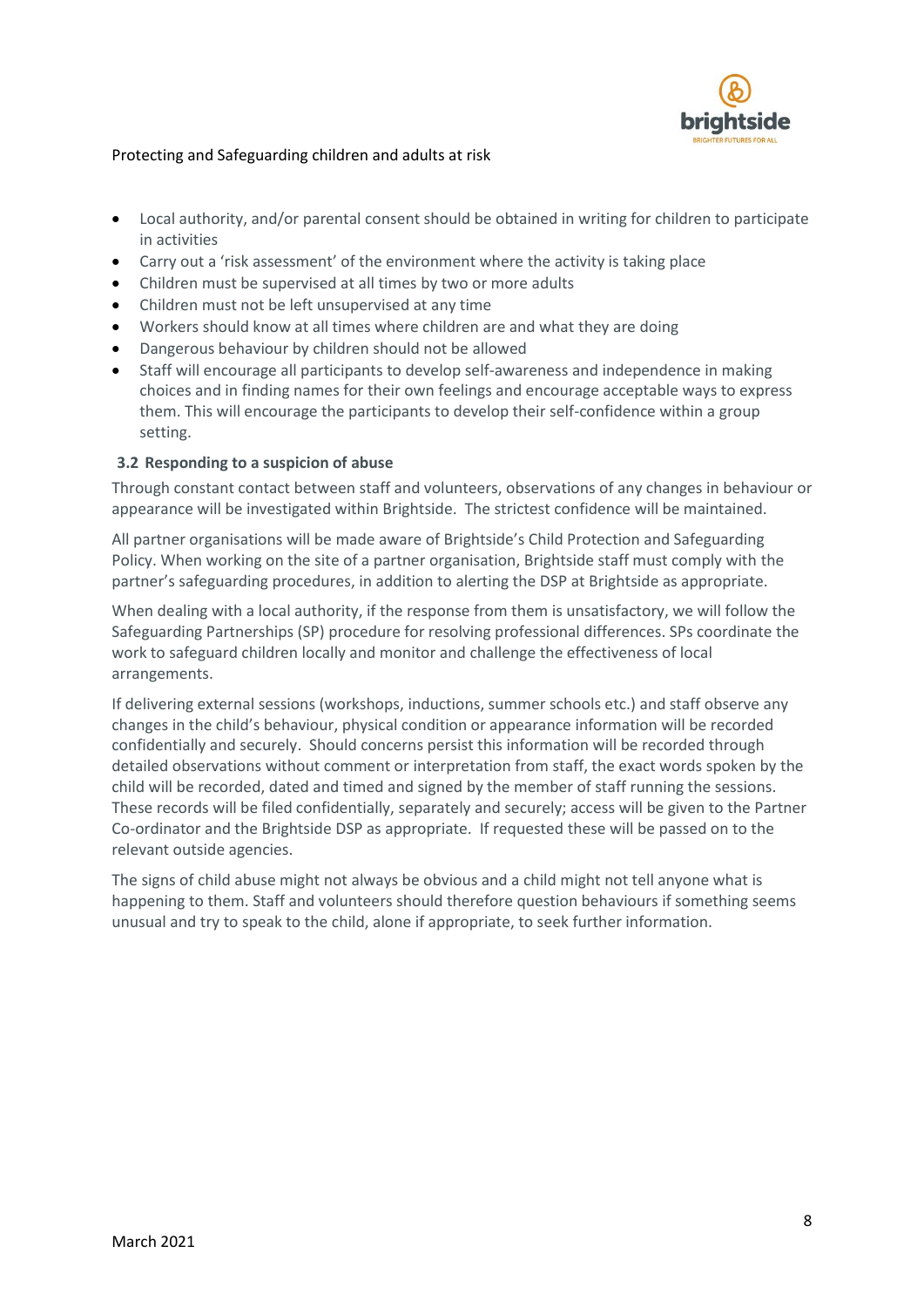



Fig 1. Reporting a disclosure or suspicion of abuse

## **3.3 What to do if you have concerns about a child's welfare**

If a staff member has concerns about a child's welfare, they must report their concerns to the Brightside DSP immediately.

## **3.4 Communicating with young people online**

If, through the monitoring of communications between mentors and mentees there is any suspicion of abuse, staff members must immediately report their concerns to the Brightside DSP and partner where they are the DSP as outlined in the contract of work. In addition to this escalation, the communication should be archived along with all online communications as part of the standard audit trail implemented by Brightside (see Policy statement on website security found in section 5).

#### **3.5 Sharing contact details**

Brightside volunteers and staff are not permitted to share their personal contact details with young people. In their position of trust, volunteers and staff are encouraged to remind young people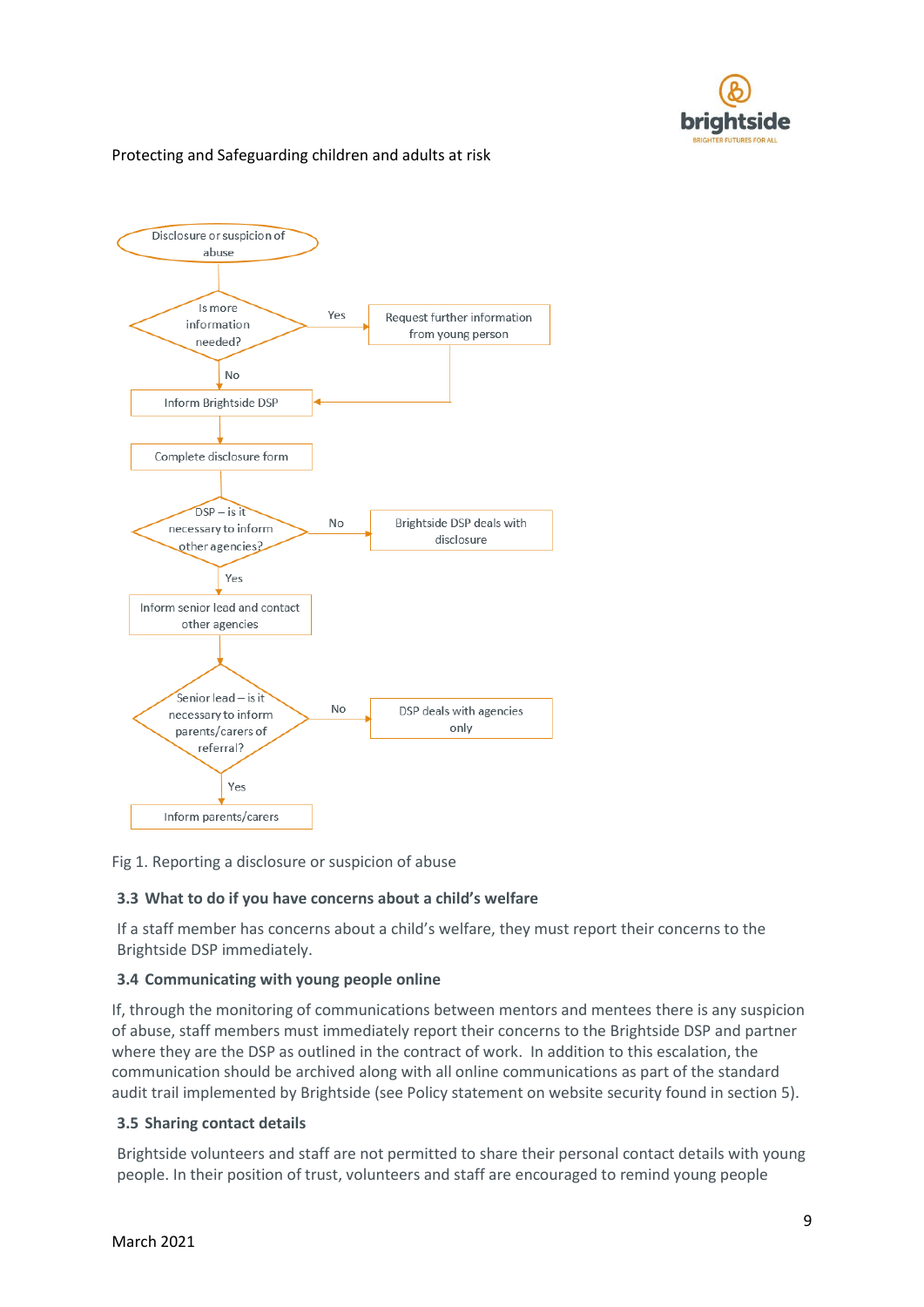

about the professional boundaries of their mentoring relationship or otherwise. If a young person contacts a member of staff or trustee through social media, it is duty of that staff member or trustee to report it to the DSP. It is not appropriate for mentors and mentees to be in touch with each other outside of the context of their mentoring relationship.

#### **3.6 Protecting young people's personal information**

Young people's data (including their contact details) should be stored securely. When data is downloaded from the mentoring site or collected in hard copy format:

- when working on files containing young people's personal information, computers should be locked each time a staff member moves away from their desk
- hard copies of personal information should be stored in a lockable cabinet and shredded as soon as they are no longer needed
- when sending or receiving files containing young people's personal information files should be password protected and passwords sent in a separate communication to the file.
- For further information regarding data security please see the Data Protection Policy
- 3.6.1 Fears about sharing information must not be allowed to stand in the way of the need to promote the welfare, and protect the safety, of children, which must always be the paramount concern.
- 3.6.2 Employees must have due regard to the relevant data protection principles which allow them to share personal information, as provided for in the Data Protection Act 2018 and the General Data Protection Regulation (GDPR).

## **Myth-busting guide to information sharing**

Sharing information enables practitioners and agencies to identify and provide appropriate services that safeguard and promote the welfare of children.

Below are common myths that may hinder effective information sharing.

#### **Data protection legislation is a barrier to sharing information**

No – the Data Protection Act 2018 and GDPR do not prohibit the collection and sharing of personal information, but rather provide a framework to ensure that personal information is shared appropriately. In particular, the Data Protection Act 2018 balances the rights of the information subject (the individual whom the information is about) and the possible need to share information about them.

#### **Consent is always needed to share personal information**

No – you do not necessarily need consent to share personal information. Wherever possible, you should seek consent and be open and honest with the individual from the outset as to why, what, how and with whom, their information will be shared. You should seek consent where an individual may not expect their information to be passed on. When you gain consent to share information, it must be explicit, and freely given. There may be some circumstances where it is not appropriate to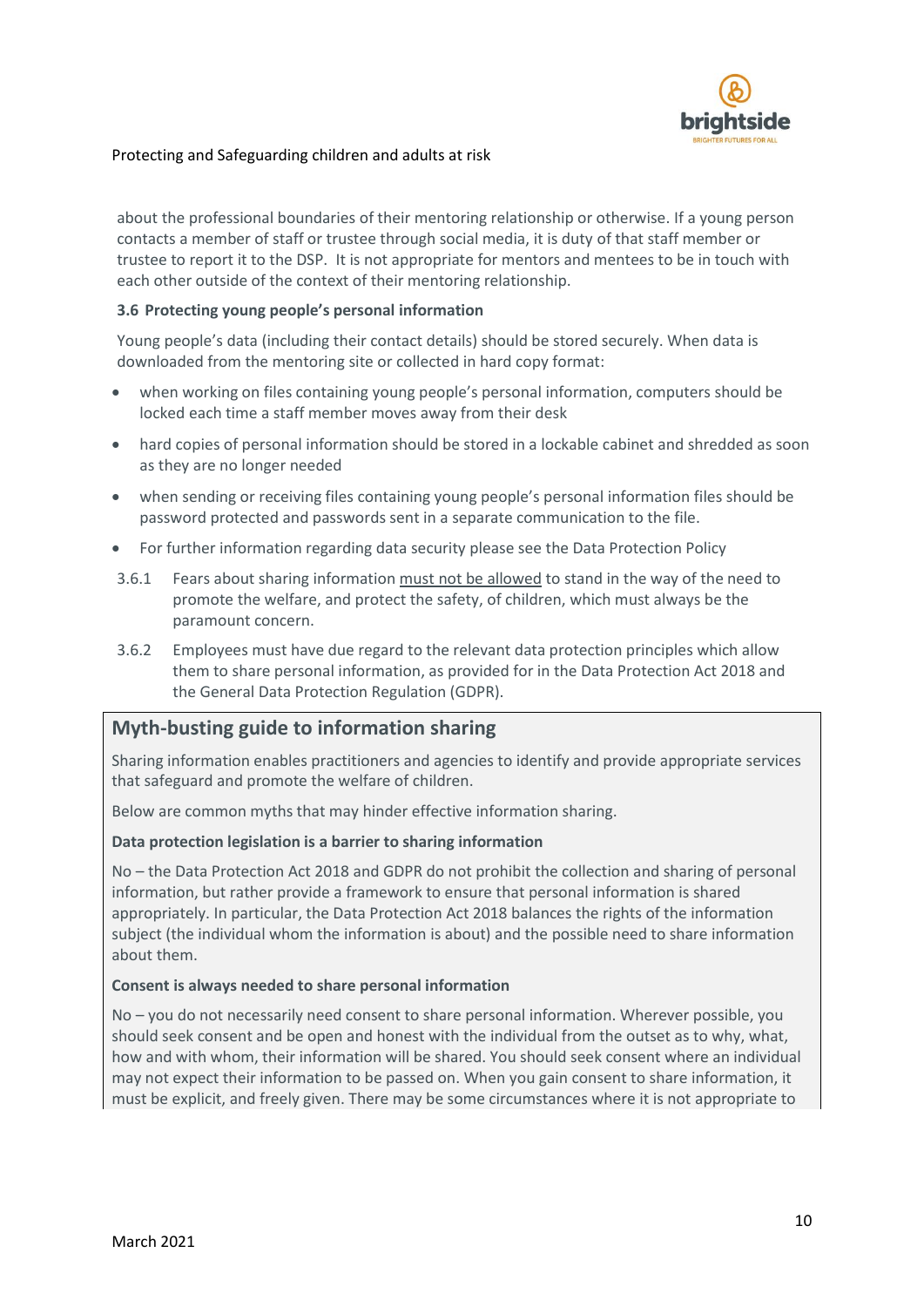

seek consent, because the individual cannot give consent, or it is not reasonable to obtain consent, or because to gain consent would put a child's or young person's safety at risk.

#### **Personal information collected by one organisation/agency cannot be disclosed to another**

No – this is not the case, unless the information is to be used for a purpose incompatible with the purpose for which it was originally collected. In the case of children in need, or children at risk of significant harm, it is difficult to foresee circumstances where information law would be a barrier to sharing personal information with other practitioners14.

#### **The common law duty of confidence and the Human Rights Act 1998 prevent the sharing of personal information**

No – this is not the case. In addition to the Data Protection Act 2018 and GDPR, practitioners need to balance the common law duty of confidence and the Human Rights Act 1998 against the effect on individuals or others of not sharing the information.

#### **IT Systems are often a barrier to effective information sharing**

No – IT systems, such as the Child Protection Information Sharing project (CP-IS), can be useful for information sharing. IT systems are most valuable when practitioners use the shared data to make more informed decisions about how to support and safeguard a child. 21

#### **3.2 Responding to a child making an allegation of abuse**

If an allegation of abuse is made by a child the following procedures should be observed.

- Stay calm
- Listen carefully to what is said and keep listening
- Find an early opportunity to explain to the child that the information will need to be shared with others – do not promise to keep secrets
- Only ask questions for clarification and avoid asking questions that suggest a particular answer
- Don't promise confidentiality
- Reassure the child that they have done the right thing in telling you
- Tell them what you will do next and with whom the information will be shared
- Record in writing what was said using the child's own words, as soon as possible
- Note date, time, any names mentioned to whom the information was given and ensure that the record is signed and dated and kept safely
- Contact the person responsible for child protection in Brightside

The person who first encounters a case of alleged or suspected abuse is not responsible for deciding whether or not abuse has occurred. That is the task of the professional child protection agency (the local authority responsible for the child's care) following a referral to them of concern about a child.

Should a concern be raised about someone working with children or adults at risk, a decision should be made about whether to contact the relevant local authority, Disclosure and Barring Service, parent or carer, by the DSP and Senior Lead.

The DSP and Senior Lead will also be responsible for deciding when information should be shared without consent. Such decisions about sharing confidential information should be recorded securely by the DSP and/or Senior Lead.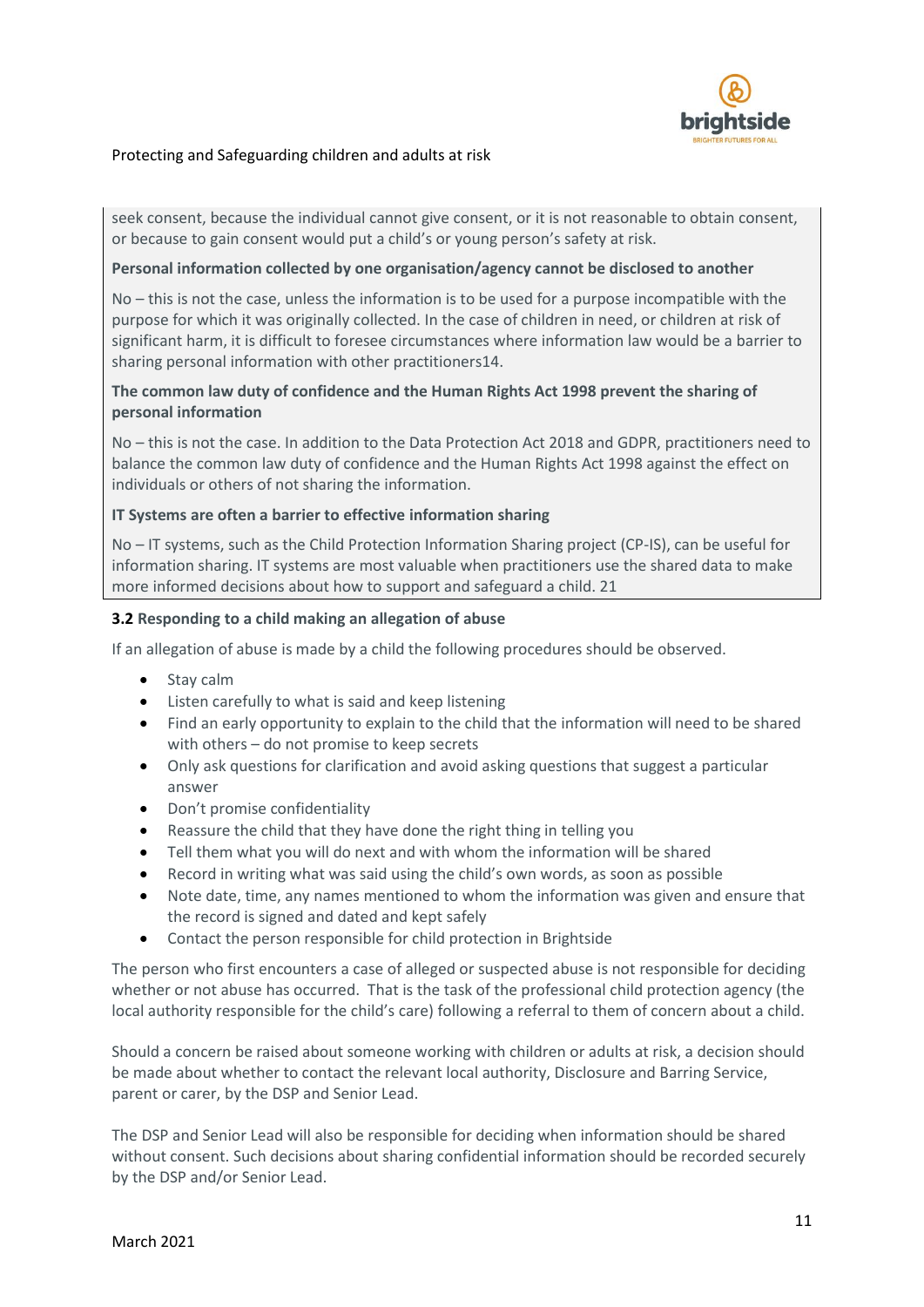

Consent should be gained from young people about the sharing of confidential information about them, unless this would jeopardise their safety and welfare. The information shared with relevant agencies should be<sup>3</sup>:

- Necessary
- Proportionate
- Relevant
- Adequate
- Timely
- Secure

#### **3.7 Reporting and recording child protection concerns**

All child protection concerns raised within the team or with the DSPs should be logged. Information gathered should include:

- Description of the concern
- Who raised it
- What action was taken (if any)
- The reason for no action being taken (if applicable)

## **3.8 Allegations of abuse made against a member of Brightside staff or Trustees**

In the event of a child making an allegation to the responsible authority (the local authority, school or university) against a member of Brightside staff or a Trustee, the Chief Executive of Brightside or the Chief Operating Officer (in the Chief Executive's absence) will be informed by the authority. If the allegation was against the Chief Executive, the Chair of Trustees will be informed.

The person subject to the allegation will be offered guidance and support and where necessary, legal advice by the proper authority (i.e. Chief Executive, Chief Operating Officer or Chair of trustees) within Brightside, pending an enquiry. Should the allegation be escalated, the member of staff or the member of Brightside board may be suspended, pending the outcome of an enquiry.

Whistleblowing means the reporting by employees or suspected misconduct, illegal acts or failure to act within the procedures outlined in this policy. Employees and others who have serious concerns about others in relation to child protection and safeguarding should come forward and voice those concerns. Such employees are protected by law and will not be treated unfairly because of whistleblowing. A whistleblowing advice line is available through the NSPCC: 0808 800 5000, email help@nspcc.org.uk

# <span id="page-11-0"></span>**4 Useful contact numbers**

4.1 Brightside has a dedicated SafeguardingEmergency phone number, which is available out of office ours (before 9am and after 5.30pm) for any Child Protection concerns and emergencies for projects where Brightside is the safeguarding lead . The SafeguardingEmergencyPhone number is **0800 955 0158. Please note that this number cannot accept text messages**

1

<sup>&</sup>lt;sup>3</sup> [Information sharing, 2015](https://www.gov.uk/government/publications/safeguarding-practitioners-information-sharing-advice)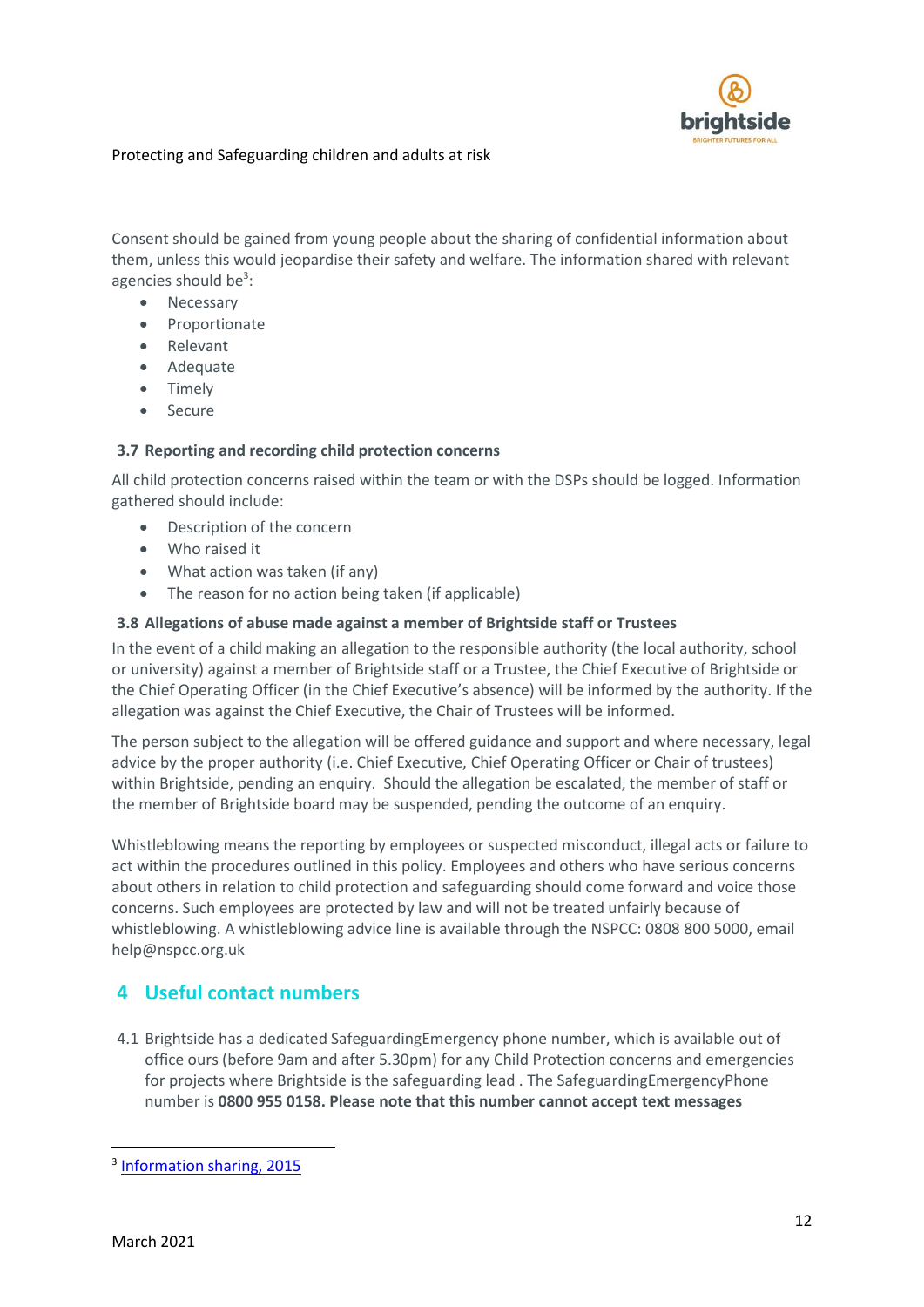

Brightside has a second Child Protection Emergency number which is text enabled for use on programmes where participants are hearing impaired or have any disability which may prevent them from reporting an incident through spoken and heard word. This number is **0203 151 9471**

One of the three DSPs be available to answer the Emergency Help Line. They will also be responsible for making sure the designated phones for this line are functioning properly and charged.

Brightside will keep written records of any child protection incidents, allegations or concerns. If a call or text message is received on the dedicated line, the DSP at Brightside shall record details of any actions taken and the contact details of anyone who was involved, as appropriate, on the form provided in Appendix 3.

If the DSP requires further information about the concern raised, the individual raising the concern may be asked fill in the form provided in Appendix 3 as well. Information should be recorded in a factual way.

The DSP shall keep the individual who reported the incident informed about what Brightside has done with the information.

If for any reason the DSP at Brightside is not available to respond to the concern, the individual who wants to report the concern must avoid delay and seek advice from the local Children's Services or the Police, before informing the DSP at Brightside as soon as possible, explaining the concern and action taken.

Where Brightside is the safeguarding lead, volunteers should be made aware of the Emergency Safeguarding number during training and in written communications.

4.2 For contact details within the Social Care system, please use this link: <https://www.gov.uk/report-child-abuse-to-local-council>

## <span id="page-12-0"></span>**5 Policy Statement on Website Security**

Brightside (which refers to 'Brightside Social Enterprise Ltd') is committed to protecting and respecting your privacy. This Privacy Notice relates to your personal information, which is any information or combination of information that could be used to identify you as an individual. This Privacy Notice explains how we collect, store and use the information you provide to us or that we otherwise collect about you – this may include some information that we have already collected when you first have the opportunity to read this Privacy Notice.

This Privacy Notice applies to your access and use of this website and Brightside's online mentoring platform (the "**Brightside Services**") and forms part of our [Terms and Conditions.](https://brightsidementoring.org/terms)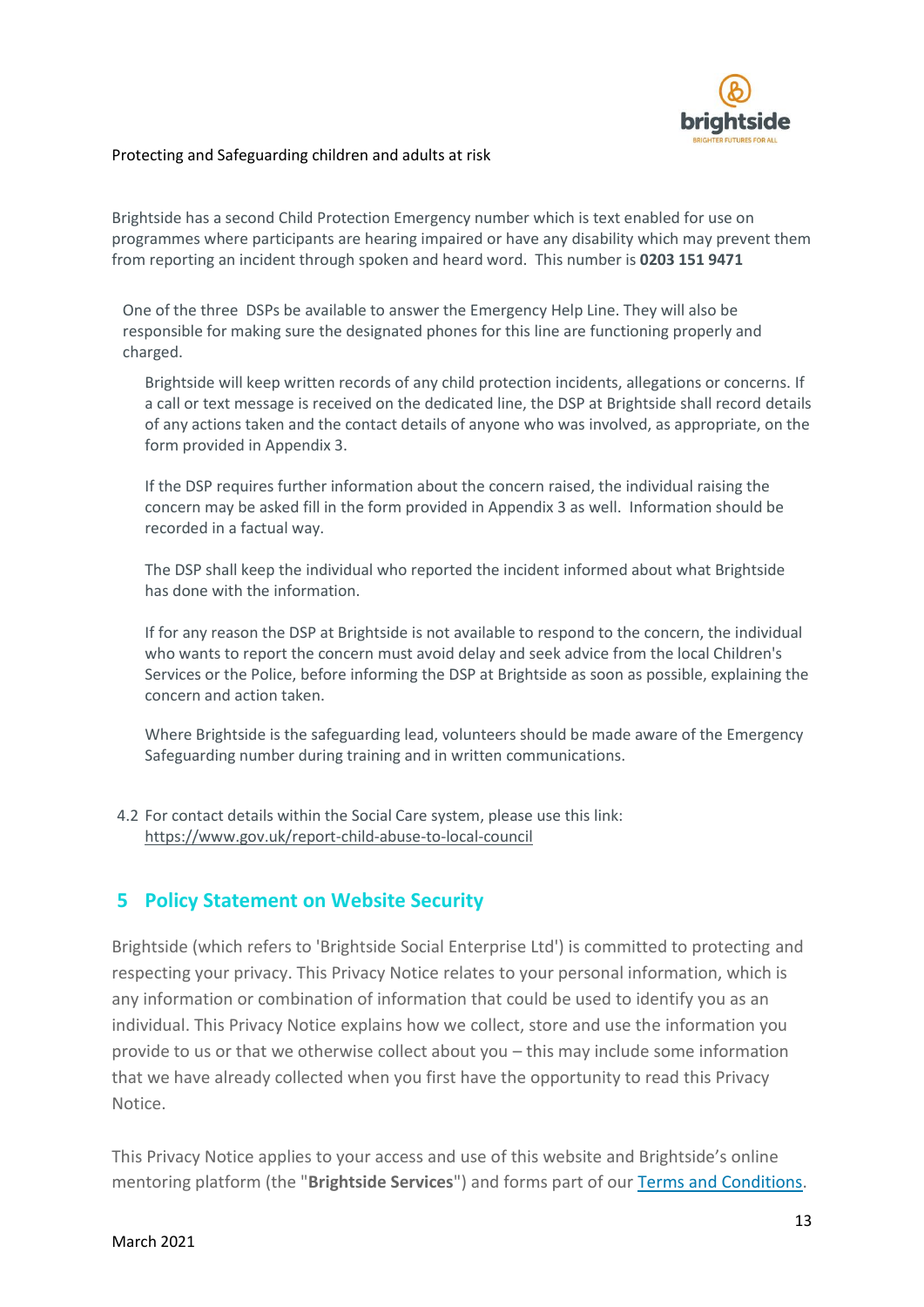

As a mentor or mentee using Brightside's online mentoring platform, when you register your online mentoring account, you will be asked to acknowledge that you have read and understood this Privacy Notice. In this Privacy Notice we refer to users of the Brightside Services (including our charity website, our online mentoring platform websites and app), as "**service users**".

We may update or change this Privacy Notice so please check this page from time to time and review this statement for changes. We will notify you of changes to this Privacy Notice by posting a notice on our home page for a reasonable period of time and changing the "last updated" date – in the case of significant changes, we may also contact you directly to draw your attention to the changes.

## **This Privacy Notice was last updated on 1st October 2020.**

If you have any questions or concerns relating to this Privacy Notice, please [contact us.](https://brightsidementoring.org/privacy#contactus) You can find details on specific areas of our Privacy Notice by clicking on the links below:

## **1. What kind of information we collect and why**

When you use the Brightside Services, to make your visit productive and enjoyable, and to enable Brightside to provide you with the best possible services, Brightside may collect and process certain information (including personal information) that either:

- you provide to us, for example when registering for or using our online mentoring platform or to receive our newsletter or completing an online survey
- is transferred to us from the Contracted Partner(s) including, if you use our online mentoring platform, your online coordinator (being an individual holding a Disclosure and Barring Service enhanced clearance, who is authorised by Brightside and/or its Contracted Partners to implement and maintain an online mentoring programme)
- you or your mentor (if you are a mentee) or mentee (if you are a mentor) upload or post to the Brightside online mentoring platform during your (or his or her) use of the Brightside Services (including any online survey, questionnaire or form in which you may participate); or
- you or your mentor or mentee provide to us in any other way, for example by emailing us, disclosing to us by telephone or during any meeting you may have with us, your online mentor coordinator or our Contracted Partners.

This information may include the following: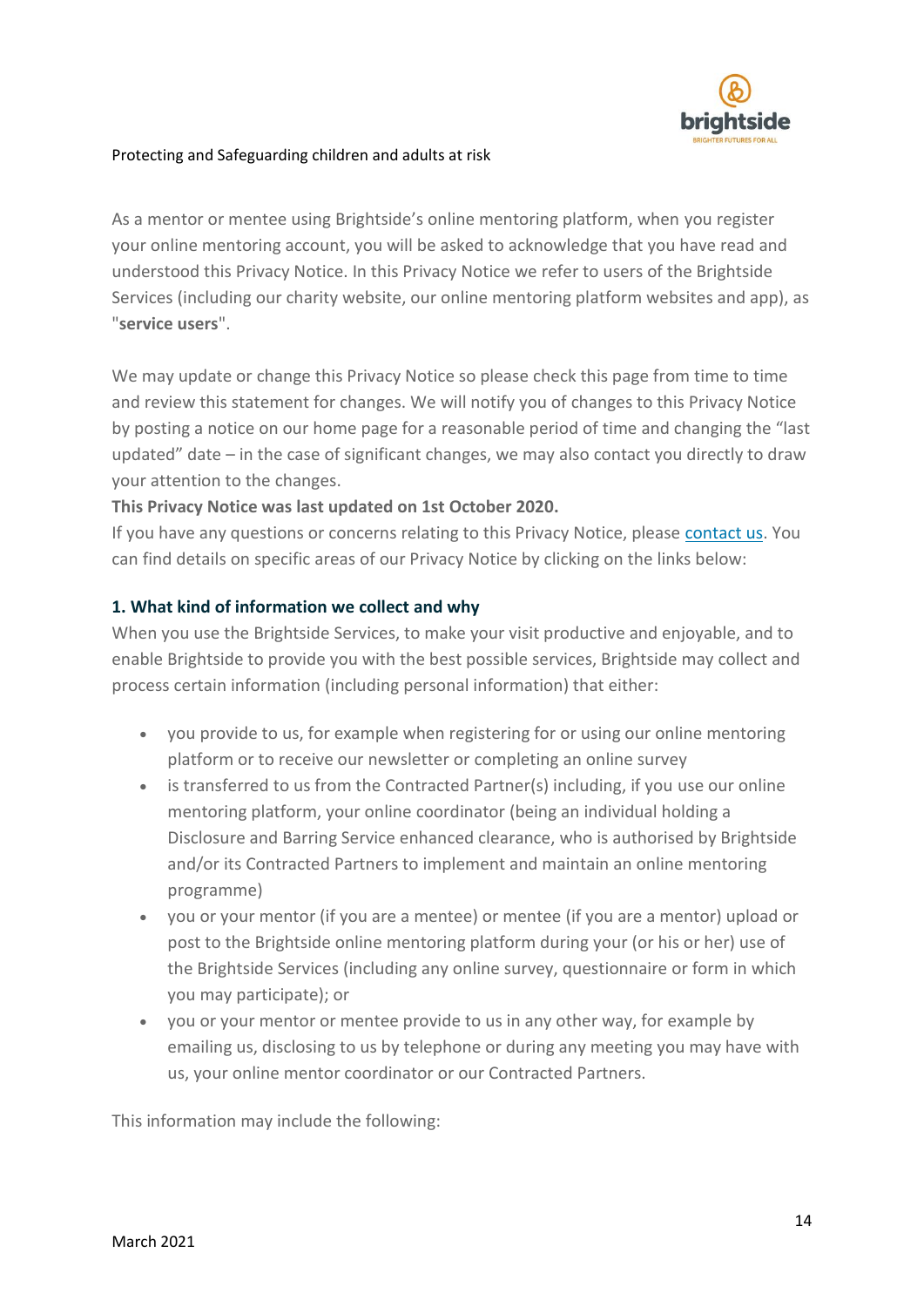

- **personal contact details**, including your name, postcode, mobile telephone number and e-mail address;
- **biographical details**, including information about your employment or education and DBS/CRB checks where applicable;
- **demographic information**, including information in relation to your age, gender, interests and hobbies;
- **sensitive information**, such as ethnicity; and
- **statistical information**, relating to your use of the Brightside Services, including course progression, messages sent or received, and number of visits to the Brightside Services,

If you are a mentee or mentor it will also include a wide range of information posted or uploaded to our mentoring platform during your and your mentor's or mentee's use of the Brightside Services. If you are a mentee, this may on occasion include some limited personal information in the categories identified as particularly sensitive by data protection law, if included in conversations and/or comments that you and your mentor upload or post to the platform – for example, information as to physical or mental health, religious or similar beliefs, political opinions, racial or ethnic origin or criminal convictions. Uploading or posting information in these categories is entirely voluntary. We do not use this information except in the provision of the Brightside Services to you.

If you do not provide the (non-sensitive) information that we request from you, we may not be able to allow you to continue to participate in our mentoring programmes.

We may also collect certain types of information automatically, including:

- your Internet Protocol (IP) address or device identifier;
- your device's operating system and browser type; and
- details of the websites visited before or after you visit our website, pages viewed and activities undertaken whilst using the Brightside Services.

## **2. How we use your information**

Brightside may use your information for the purposes described in this Privacy Notice or as otherwise disclosed to you in the Brightside Services agreement or within the services themselves. For example, we may use your information:

- to set up a service user account so you can use the Brightside Services;
- so we can carry out the Brightside Services for you and our Contracted Partners, including: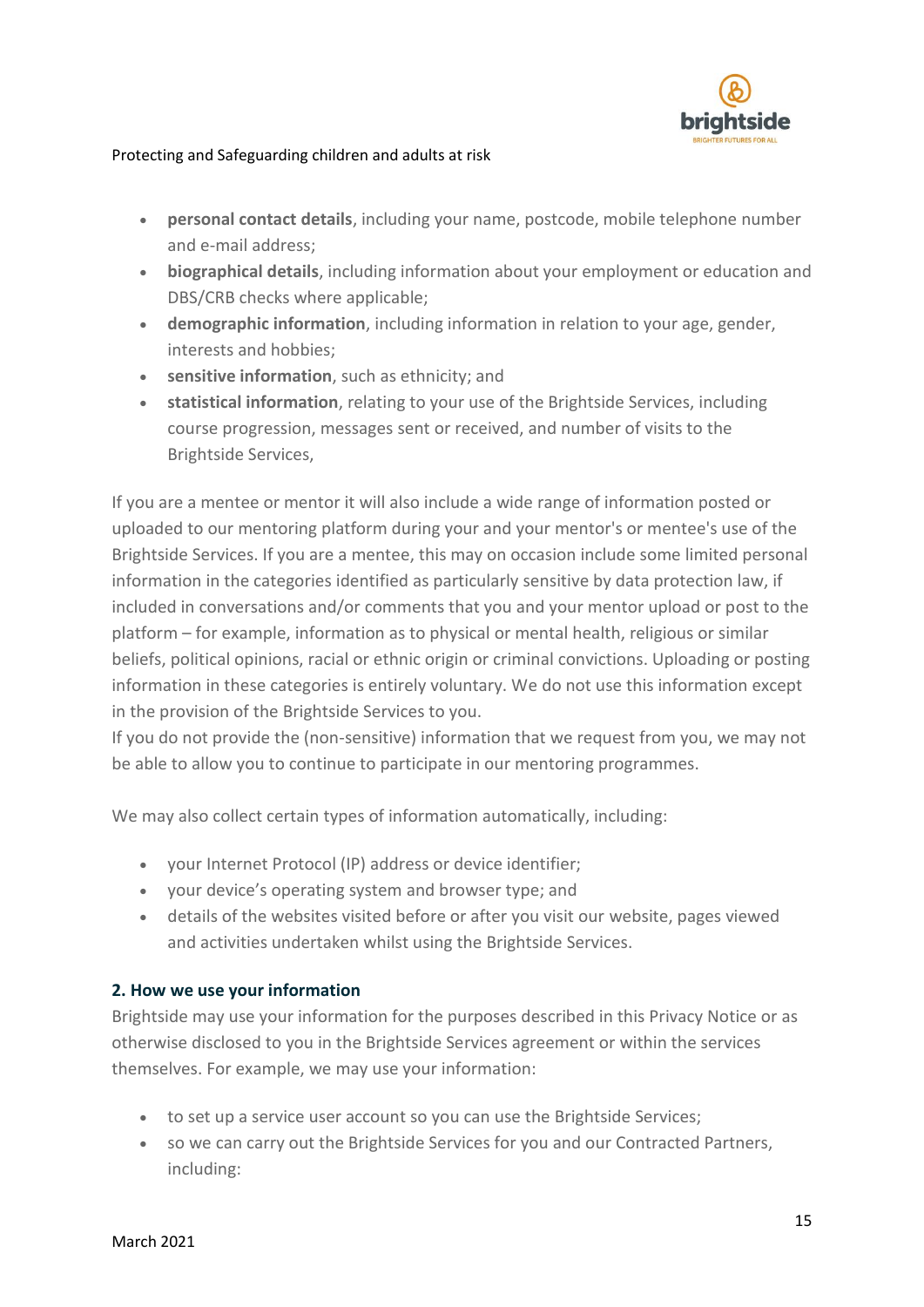

- $\circ$  for our day to day operations;
- o to meet our objectives; and
- $\circ$  to comply with legal obligations;
- to communicate with you about your use of the Brightside Services, including by way of survey where applicable;
- so we can better tailor our services to you and our Contracted Partners Brightside will always anonymise any information used for these purposes to protect your identity;
- monitoring, evaluation, research, reporting and marketing purposes in respect of the Brightside services – except as discussed below [\(How we may share and disclose](https://brightsidementoring.org/privacy#share)  [your information\)](https://brightsidementoring.org/privacy#share). Brightside will always anonymise any information used for these purposes to protect your identity; and
- to contact you about the services in which you have expressed an interest and, also, other goods, services and features Brightside and/or the Contracted Partners believe that you will find interesting. Each time you are contacted, you will be told whom you need to inform if you do not want to be contacted again by that person.

We abide by applicable data protection law in our collection, use and other processing of your personal information. Generally, we can lawfully process your personal information as described in this Privacy Notice because we need to do so in order to pursue our legitimate interests, and those of our Contracted Partners, in pursuing the purposes disclosed to you in this Privacy Notice, the Brightside Services agreement or within the services themselves. However, note the following points:

- we will only contact you about services in which you have expressed an interest, or other goods, services or features Brightside and/or the Contracted Partners believe that you will find interesting
- our collection, use and other processing of information relating to health, and other personal information in the particularly sensitive categories discussed above [\(What](https://brightsidementoring.org/privacy#collect)  [kind of information we collect and why\)](https://brightsidementoring.org/privacy#collect) is permitted on the special legal basis that it is necessary for the provision of the Brightside Services, which are confidential mentoring, advice or support services between your mentor, Brightside and Contract Partner(s); and
- as mentioned above, we may occasionally be required by law to disclose or otherwise process personal information.

## **3. How we may share and disclose your information**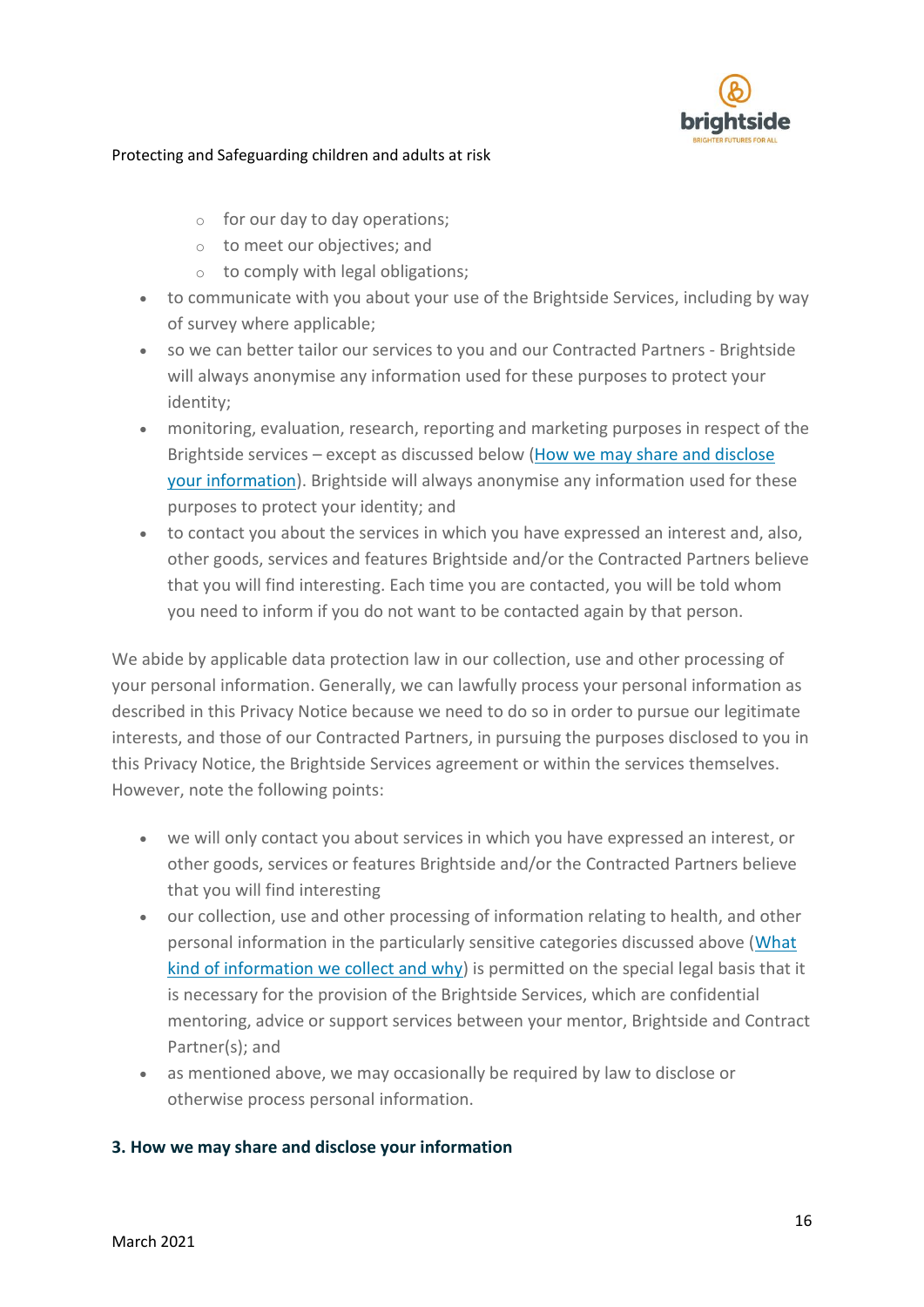

Your privacy is very important to us. We will not share your personal information with anyone outside of Brightside, other than with any Contracted Partner relevant to your mentoring programme, any online coordinator relevant to your use of the Brightside Services and our service providers (so we can provide the Brightside Services to you), except in the very limited circumstances discussed below. The platform does also allow you to share personal information with your mentor / mentee and/or groups of mentors / mentees within your mentoring programme.

Some of our third party suppliers and service providers may host personal information outside the European Economic Area ("EEA"). All of our suppliers are GDPR compliant and for each supplier we have confidentiality agreements in place or rely on the use of the European Commission's Standard Contractural Clauses ("SCCs"), which the Court of Justice of the European Union ("CJEU") validated on July 16, 2020 as a legal mechanism for the transfer of EU personal data.

We also keep track of the academic progress of mentees after they have completed mentoring programmes, so that we can assess the effectiveness of our services and improve them for the future. In order to keep track of your academic progress, if you are a mentee, we may provide basic information about you (sufficient to allow you to be identified) to evaluation, research and other educational partners so that they can disclose information about your progress to us or otherwise assist us with monitoring and assessing your progress. We do not use these results in any way that might affect you individually, but only as part of our assessment of our mentoring programmes. If you do not wish us to use and share your information in this way please let us know (see [Contact us\)](https://brightsidementoring.org/privacy#contactus).

In exceptional circumstances where a mentee or mentor is deemed to be at risk of significant harm or to have suffered significant harm, or to be a danger to another person, confidentiality may need to be broken. The mentee or mentor will be informed of our intended action, or in exceptional circumstances the action may already have been taken before the mentee or mentor can be informed. In addition, Brightside reserves the right to use or disclose any personal information as needed to satisfy any law, regulation or legal request, to protect the integrity of the Brightside Services, to fulfil your requests, or to cooperate in any law enforcement investigation.

## **4. How we keep your information safe**

Your personal information will be kept on secure servers and kept confidential by Brightside and, except in the limited circumstances discussed [above,](https://brightsidementoring.org/privacy#share) will only be seen by Brightside staff and, if you are a mentor or mentee, our Contracted Partners and suppliers relevant to your mentoring and your online mentoring coordinator. These parties are all contractually obliged to keep your personal information secure and confidential.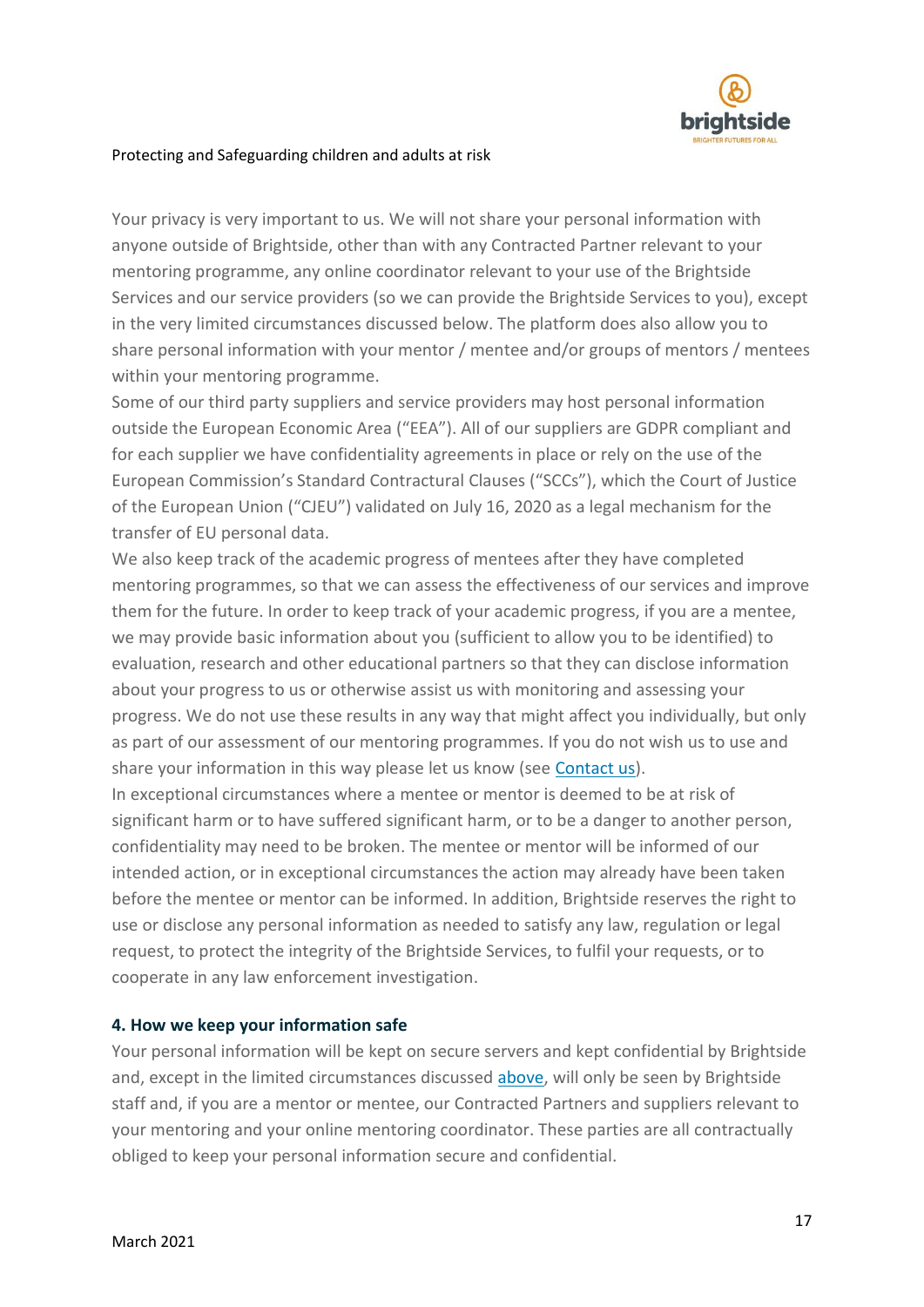

From time to time, if you are a mentor or mentee, Brightside staff and your online mentoring coordinator may review messages and other materials posted or uploaded to the platform to protect your safety by ensuring that there is no misuse of the Brightside Services or of your mentoring relationship. Brightside and/or our Contract Partner(s) may occasionally use statements or comments made by individuals to evidence the impact of our mentoring programmes and/or for marketing purposes. We will always fully anonymise any statements or comments used in this way.

## **5. How long do we keep your personal information?**

Every year, at the beginning of the next academic year, we will pseudonymise and archive in bulk all personal data that is 6 years old. The pseudonymisation of personal data involves separating any personal identifying information from other non-identifying user information we may hold, followed by an encryption process. The archiving of the pseudonymised datasets will remove them from the live platform to be stored on a separate secure database.

Brightside uses HEAT to help understand the impact our mentoring programmes have on the education trajectory of our beneficiaries and how this may affect longer-term social mobility. HEAT (Higher Education Access Tracker) is a secure shared database used by a variety of educational institutions to identify which outreach or widening participation activities are the most effective in preparing students for Higher Education and progressing on to employment.

Brightside's data retention policy therefore aligns directly with [HEAT's data retention policy](https://heat.ac.uk/data-privacy-participants/). This means we will retain personal data for the same duration of time as it is retained by HEAT and delete it from our systems once it is no longer tracked by HEAT, which will typically be 15 years after a mentee graduates or when they reach 30 years of age (whichever comes first). When a mentee's personal data is deleted, we will also delete their corresponding mentor's personal data unless that mentor is still actively using the platform. The deleted data cannot be retrieved once deleted, deletion is permanent.

As part of our GDPR obligations, [upon request,](https://brightsidementoring.org/privacy#contactus) we will delete your personal information from our systems within 3 months.

This retention policy will be reviewed each year to ensure it remains fit for purpose and compliant with relevant legislation. Further information on HEAT's Data Retention Policy can be found [here.](https://heat.ac.uk/data-privacy-participants/)

## **6. How we use Cookies**

Cookies are small text files that are placed on your computer by the websites that you visit. There are two kinds of cookies: session cookies, which we use to store information relating to your current session on the site but which are deleted when you leave the site; and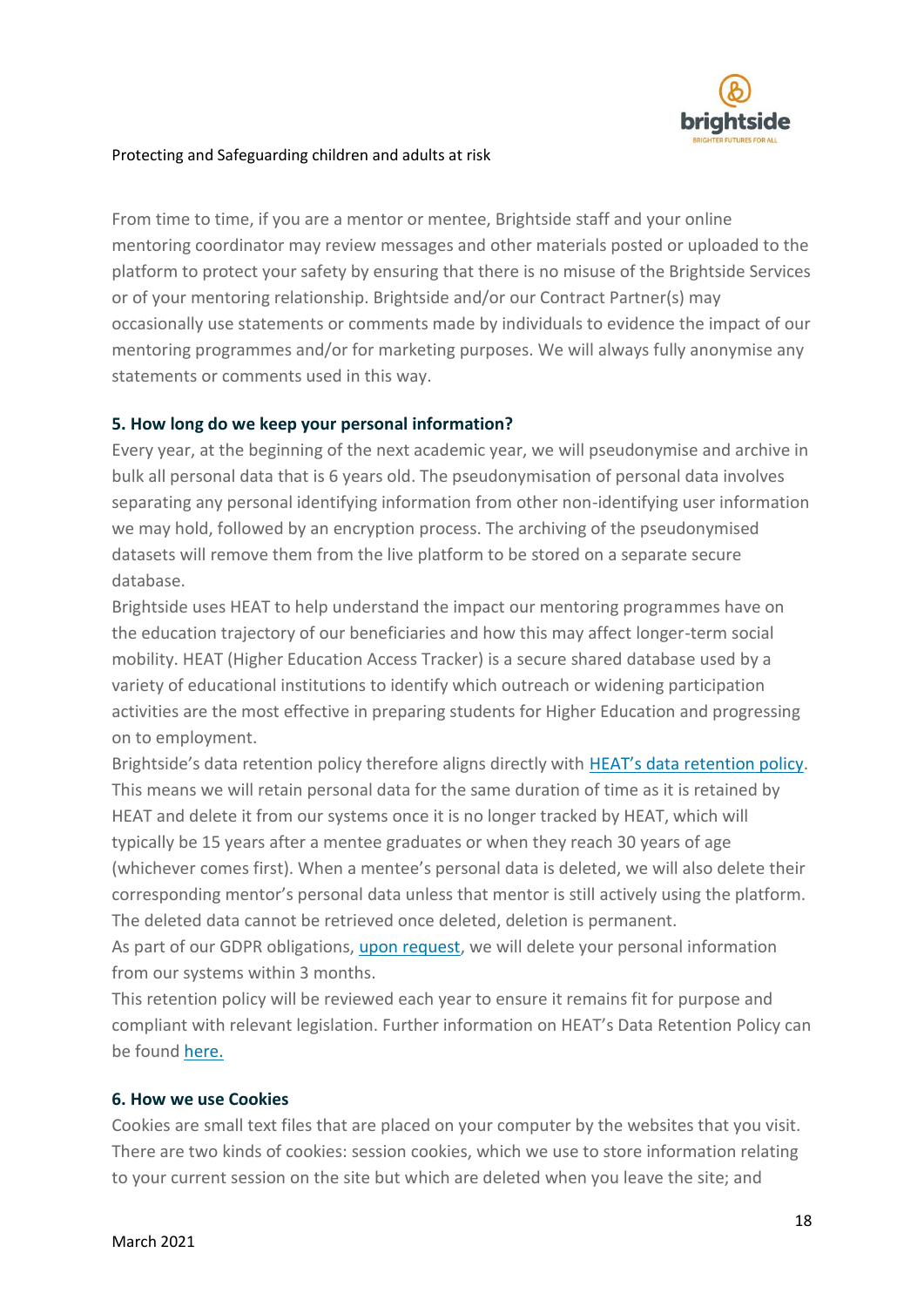

permanent cookies, which remain on your computer so that our site recognises you when you return. The information in a cookie may include an encrypted version of your username and a unique identifier for that session. You need to enable cookies on your web browser in order to use this site. We also use Google Analytics to provide us with statistical data on how people use this site. Google Analytics cookies are third party cookies set by Google, which include both session and persistent cookies.

Most web browsers allow some control of most cookies through the browser settings. To find out more about cookies, including how to see what cookies have been set on your device and how to manage and delete them, visit [www.allaboutcookies.org.](http://www.allaboutcookies.org/) To opt out of being tracked by Google Analytics across all websites visit [http://tools.google.com/dlpage/gaoptout.](http://tools.google.com/dlpage/gaoptout)

## **7. Third party sites**

This Privacy Notice only relates to the Brightside Services and does not extend to your use of the internet outside this website; in particular, it does not relate to any websites to which you may link to using the hypertext connections within the Project Resources section (or any other section) of our website or the Brightside Services and Brightside is not responsible for the privacy practices of other websites.

You are encouraged to read the privacy statements of the other websites you visit from your use of the Brightside Services so you are aware of their data privacy practices.

## **8. Children's online privacy**

Brightside recognises the importance of protecting the privacy of children. We will not knowingly collect any personal information from children under the age of eleven years. When a service user discloses personal information to us, the service user is representing to us that he or she is at least eleven years old.

## **9. Your data protection rights**

You have the right to request a copy of the personal information that we hold about you or ask us to correct any inaccurate personal information. You can also object to our processing of your personal information, or ask us to delete the personal information we hold about you or to restrict its processing so that we keep it but only make very limited use of it. All of these rights are subject to various exceptions and conditions. If you would like a copy of all or some of your personal information, or to exercise one of your other rights, please [Contact us.](https://brightsidementoring.org/privacy#contactus)

You can also complain to the office of the UK Information Commissioner: [www.ico.org.uk.](https://www.ico.org.uk/)

## **10. Contact Us**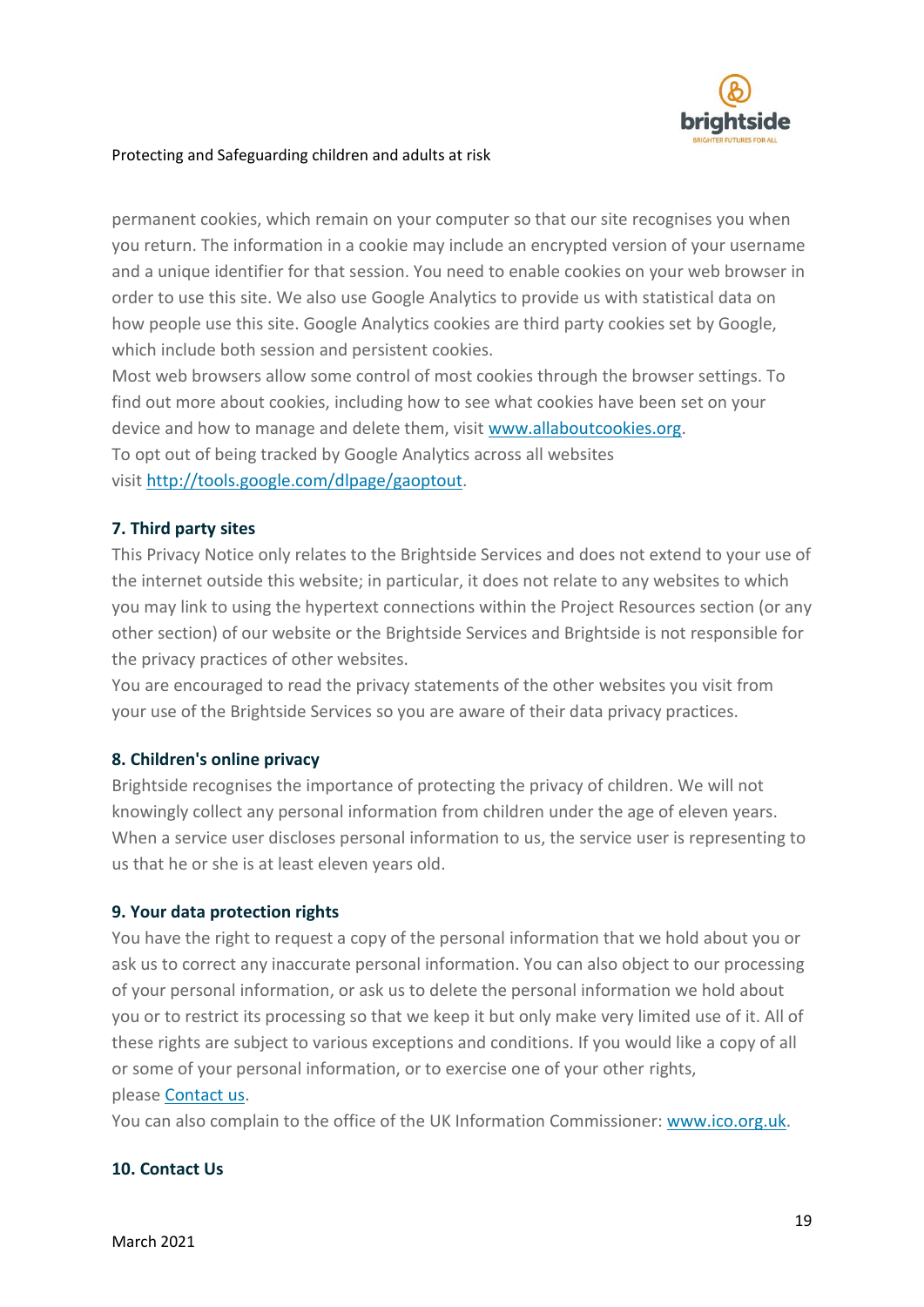

If you have any questions or comments about this Privacy Notice or Brightside's personal data processing or data protection practices, or wish to:

- opt out of receiving communications about services in which you have expressed an interest, or other goods, services or features Brightside and/or the Contracted Partners believe that you will find interesting;
- ask us not to disclose information about you to evaluation, research and other educational partners so that we can track your academic progress (see [How we may](https://brightsidementoring.org/privacy#share)  [share and disclose your information\)](https://brightsidementoring.org/privacy#share); or
- exercise the data protection rights discussed [above,](https://brightsidementoring.org/privacy#corrections)

please contact us at [dataprotection@brightside.org.uk.](mailto:dataprotection@brightside.org.uk) You should also use this email address to let us know if any of your personal data changes. Alternatively, you can write to us at the address set out below, or call us on 0203 096 8120.

# <span id="page-19-0"></span>**6. Appendices**

# **Appendix 1 Disclosure & Barring Services Policy**

## **General Principles**

An application for a criminal record check is only submitted to the Disclosure and Barring Service (DBS) after a thorough risk assessment has indicated that one is proportionate and relevant to the position concerned. For those positions where a Disclosure is required, all applications forms, job adverts, and recruitment briefs will contain a statement that a Disclosure will be requested in the event of an individual being offered the position.

Brightside operates a risk assessment policy and procedures to determine if a Disclosure is required. This includes a clearly stated policy of working with children and vulnerable adults. This policy includes reference to health and safety, child protection, equal opportunities, confidentiality and special needs policies.

Brightside ensures that all those in Brightside who are involved in the appointment process have been suitably trained to identify and assess the relevance and circumstances of offences. We also ensure that they have received appropriate guidance and training in the relevant legislation relating to the employment of ex-offenders, e.g. the Rehabilitation of Offenders Act 1974.

Where a Disclosure is to form part of the recruitment process, we encourage all applicants called for interview to provide details of their criminal record at an early stage in the application process. Unless the nature of the position allows Brightside to ask questions about their entire criminal record we only ask about unspent convictions as defined in the Rehabilitations of Offenders Act 1974.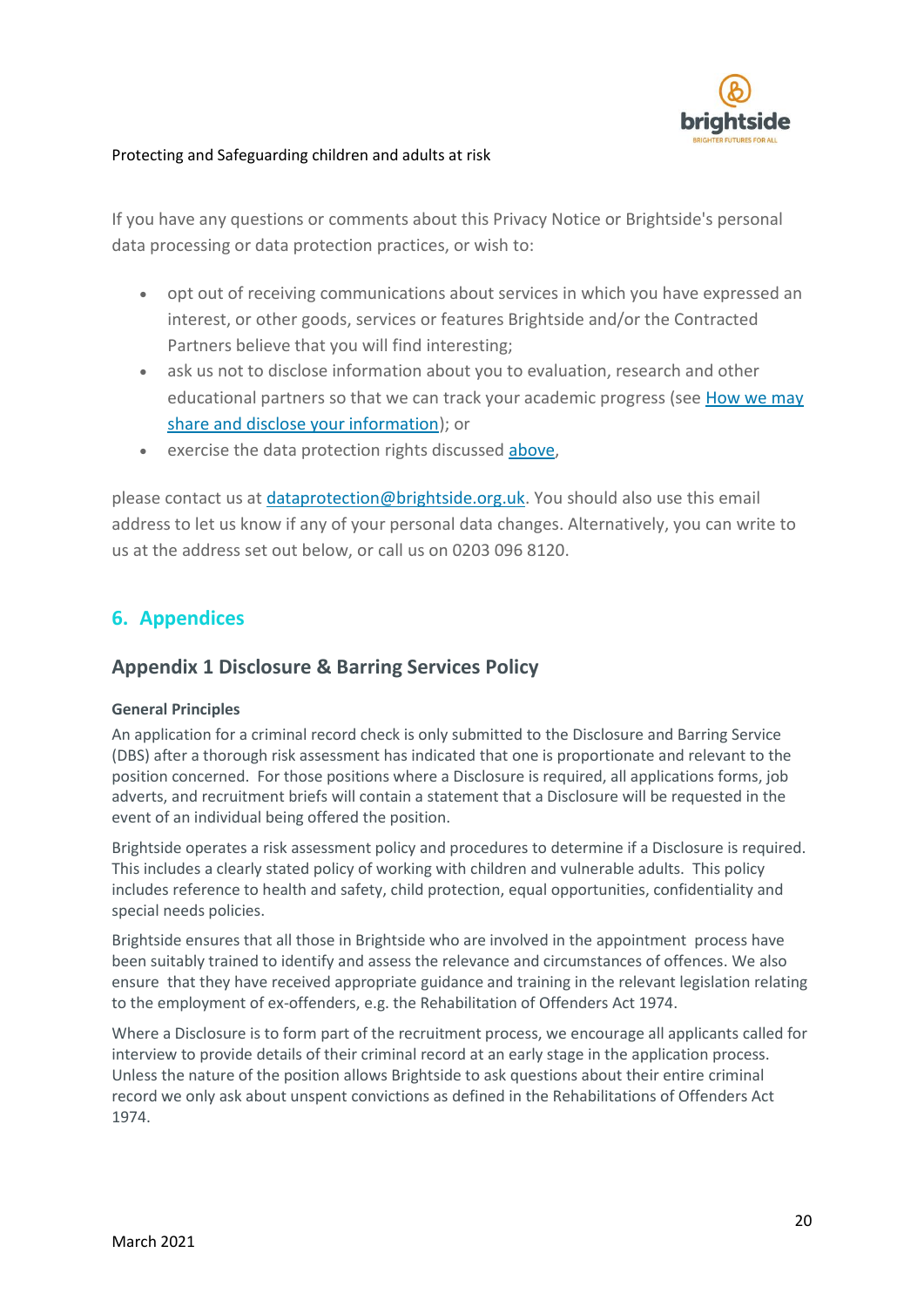

#### **The Disclosure & Barring Service**

As an organisation that uses the Disclosure and Barring Service (DBS) Disclosure service to help assess the suitability of applicants for positions of trust, Brightside will ensure that it complies fully with the DBS Code of Practice regarding the correct handling, use, storage, retention and disposal of Disclosures and Disclosure information. Brightside will also ensure that it, and its partner organisations, complies fully with their obligations under the General Data Protection Regulation (GDPR)and other relevant legislation pertaining to the safe handling, use storage, retention and disposal of Disclosure information.

#### **Types of Disclosure**

There are three types of Disclosure:

#### **Basic Disclosure**

This will contain details of convictions held in central police records which are not spent under the terms of the Rehabilitation of Offenders Act 1974 or will state if there are no such convictions. Any employer will be able to request a potential employee to apply for a basic Disclosure.

#### **Standard Disclosure**

This will contain details of spent and unspent convictions, as well as cautions, reprimands and warnings, recorded by the police centrally. It will also indicate if there are no such matters on record. If an individual is applying for a position working with children, the standard Disclosure will also reveal whether the individual is barred from working with children by virtue of their inclusion on lists of those considered unsuitable to work with children maintained by the Department of Education and Employment and the Department of Health.

#### **Enhanced Disclosure**

This Disclosure will apply to a subset of those within the terms of the exception Order under the Rehabilitation of Offenders Act 1974. They will be used principally for those involved in regular caring, training, supervising or being in sole charge of those aged under 18, or of vulnerable adults and certain other matters, including certain purposes in relation to gaming and lotteries and adoption and fostering. The enhanced Disclosure will contain the same information as the standard Disclosure. It may also contain non-conviction information from local police records which a chief police officer thinks may be relevant in connection with the matter in question.

#### **Transgender applicants**

The Disclosure and Barring Service (DBS) offers a confidential checking service for transgender applicants in accordance with the Gender Recognition Act 2004. This sensitive applications route is available for all levels of DBS check - basic, standard and enhanced. It gives transgender applicants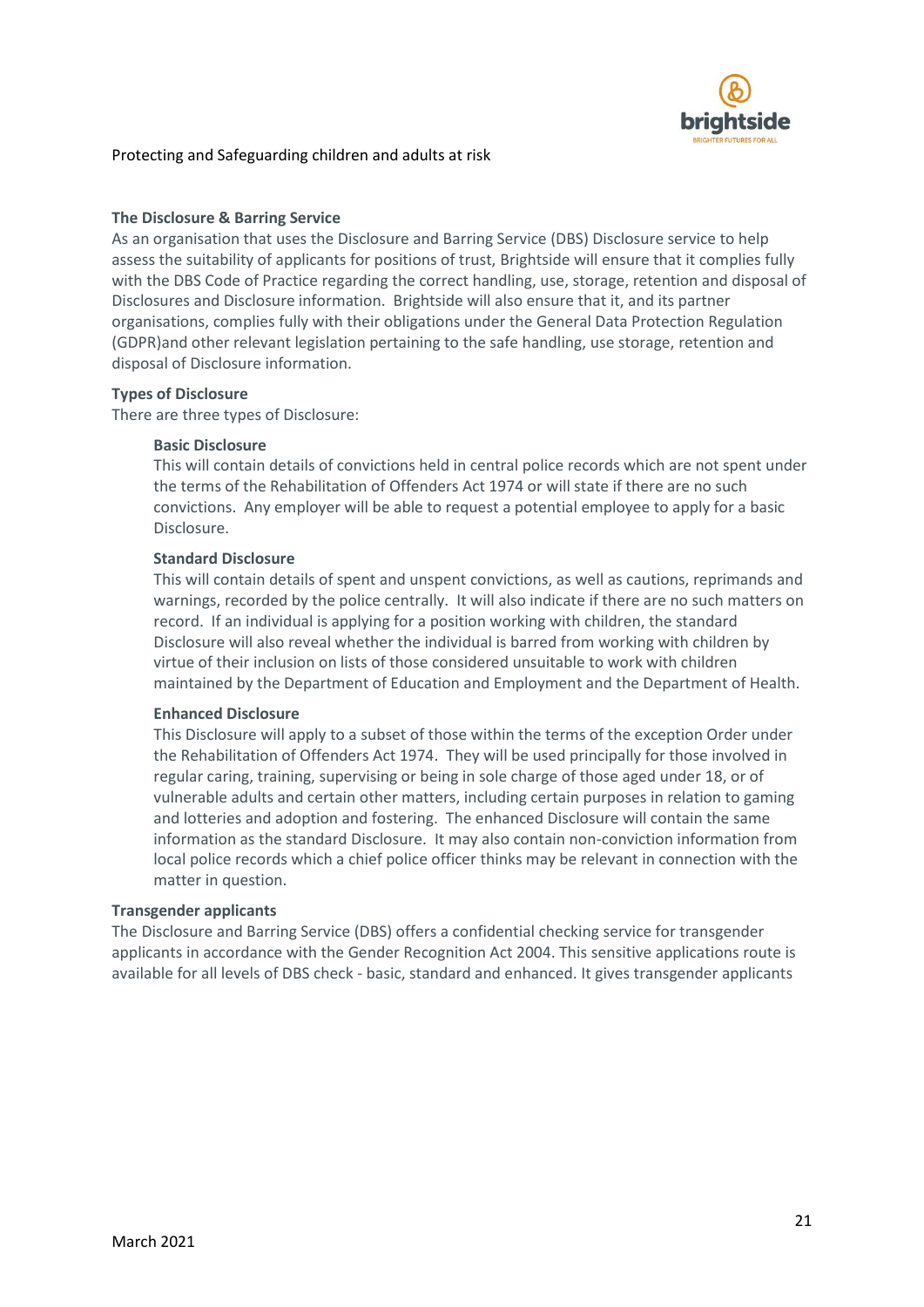

the choice not to have any gender or name information disclosed on their DBS certificate, that could reveal their previous identity.

The DBS guidance that Brightside shares with staff, trustees and volunteers contains information about the sensitive applications route, including contact details, to ensure that transgender applicants are aware of this service.

#### **Non UK applicants**

The Disclosure and Barring Service cannot access criminal records which are held overseas, so for non-UK applicants an alternative criminal records check and certificate of good conduct will be required.

#### **Applicants with asylum or refugee status**

Where a staff member or volunteer is unable to provide required documentation to apply for DBS check due to asylum or refugee status, then such person is obliged to sign a 'Volunteer Safeguarding Agreement' provide at least two character references (i.e. an employer, lecturer, doctor) and at least one proof of identity in order to participate in the Mentoring Project/s

#### **Storage & Access**

Within Brightside, Disclosure information will be kept on individual electronic secure HR file with access strictly controlled and limited to those who are entitled to see it as part of their duties as DBS counter signatories.

#### **Handling**

In accordance with section 124 of the Police Act 1997, Brightside will ensure that Disclosure information is only passed to those who are authorised to receive it in the course of their duties. A record of all those to whom Disclosure and Disclosure information has been revealed will be kept and we recognise that it is a criminal offence to pass this information to anyone who is not entitled to receive it.

#### **Usage**

Disclosure information is only used for the specific purpose for which it was requested and for which the applicant's full consent has been given.

#### **Retention**

Once recruitment, training and placement of a volunteer have been completed, Brightside does not keep Disclosure information for any longer than is absolutely necessary. This is generally for a period of up to three years , to allow for the consideration and resolution of any disputes or complaints and any delays in placing the volunteer. If, in very exceptional circumstances, it is considered necessary to keep Disclosure information for longer than six-months, Brightside will consult the DBS and will give full consideration to the data protection and human rights of the individual before doing so. Throughout this time, the usual conditions regarding safe storage and strictly controlled access will prevail.

#### **Disposal**

Once the retention period has elapsed, Brightside will ensure that any Disclosure information is immediately and suitably destroyed by secure means, i.e. by shredding or deleting from electronic HR file. While awaiting destruction, Disclosure information will not be kept in any insecure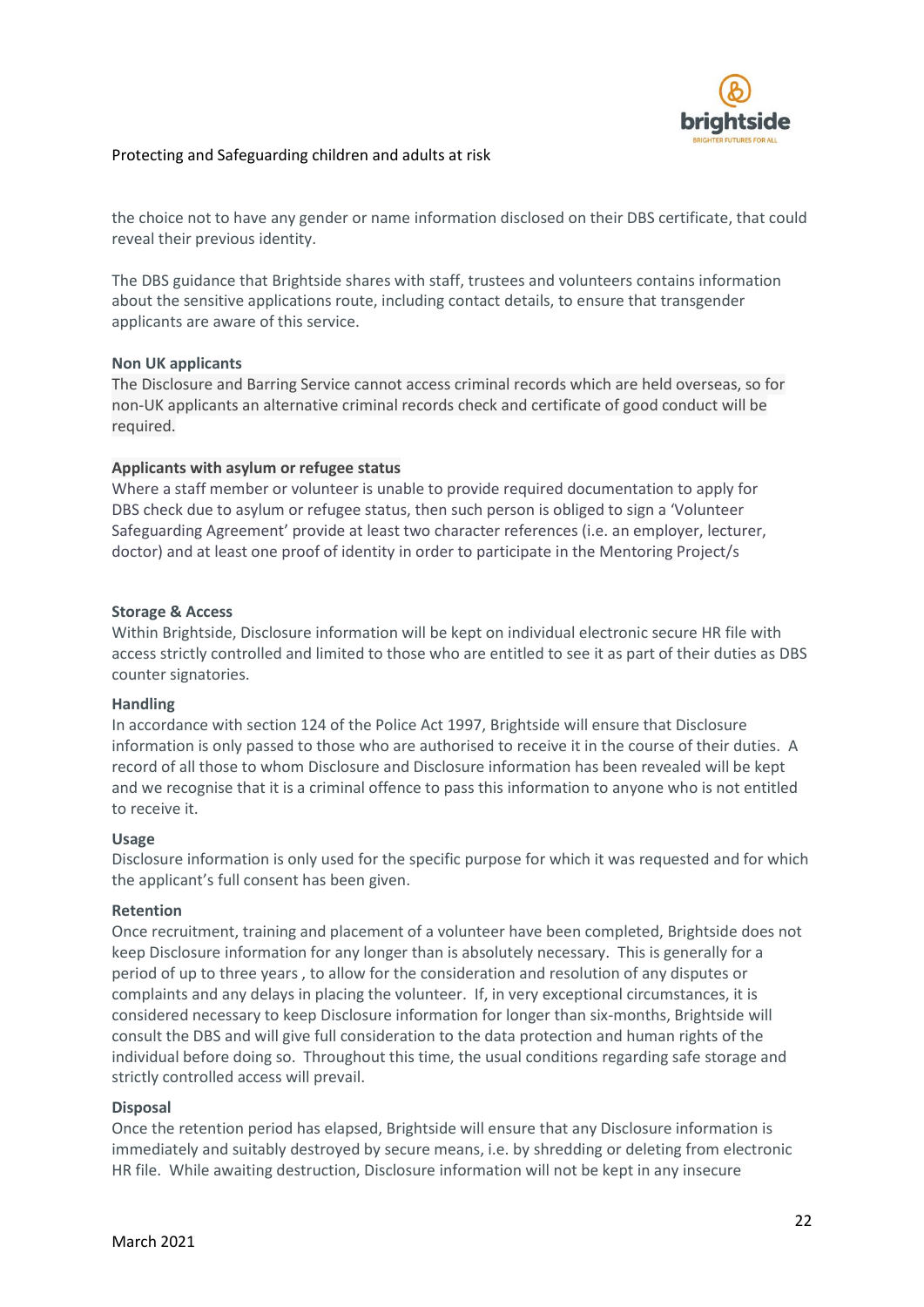

receptacle (e.g. waste bin or waste sack). No photocopies or other images of the Disclosure or any copy or representation of the contents of the Disclosure will be kept. However, notwithstanding the above, a record of the date of issue of a Disclosure, the name of the subject, the type of Disclosure requested, the position for which the Disclosure was requested, the unique number of the Disclosure and the details of the recruitment decision taken.

#### **Recruitment of ex-offenders**

As an organisation assessing applicants' suitability for positions which are included in the Rehabilitation of Offenders Act 1974 (Exceptions) Order using criminal record checks processed through the Disclosure and Barring Service (DBS), Brightside complies fully with the code of practice and undertakes to treat all applicants for positions fairly. We undertake not to discriminate unfairly against any subject of a criminal record check on the basis of a conviction or other information revealed.

Brightside can only ask an individual to provide details of convictions and cautions that Brightside are legally entitled to know about. We can only ask an individual about convictions and cautions that are not protected.

Brightside is committed to the fair treatment of its staff, potential staff, volunteers or users of its services, regardless of race, gender, religion, sexual orientation, responsibilities for dependants, age, physical/mental disability or offending background. We actively promote equality of opportunity for all with the right mix of talent, skills and potential and welcome applications from a wide range of candidates, including those with criminal records. We select all candidates for interview based on their skills, qualifications and experience.

#### **Interviews**

At interview, or in separate discussions, we ensure that an open and measured discussion takes place on the subject of any offences or other matter that might be relevant to the position. Failure to reveal information that is directly relevant to the position sought could lead to withdrawal of an offer of employment or volunteering role.

#### **Other Responsibilities**

Brightside and its partner organisations undertake to discuss any matter revealed in a Disclosure with the person seeking the position before withdrawing a conditional offer of employment or voluntary position.

Having a criminal record will not necessarily bar them from working or volunteering with Brightside. This will depend on the nature of the position and the circumstances and background of the offences.

It is an offence for someone to apply for, offer to do, accept or do any work with children (paid or unpaid) if disqualified from working with children. Disclosures show current and spent convictions, cautions, reprimands and warnings held on the Police National Computer. In addition, the following may also be searched:

- Protection of Children Act (POCA) List
- Protection of Vulnerable Adults (POVA) List
- Information that is held under Section 142 of the Education Act 2002 (formerly known as List 99)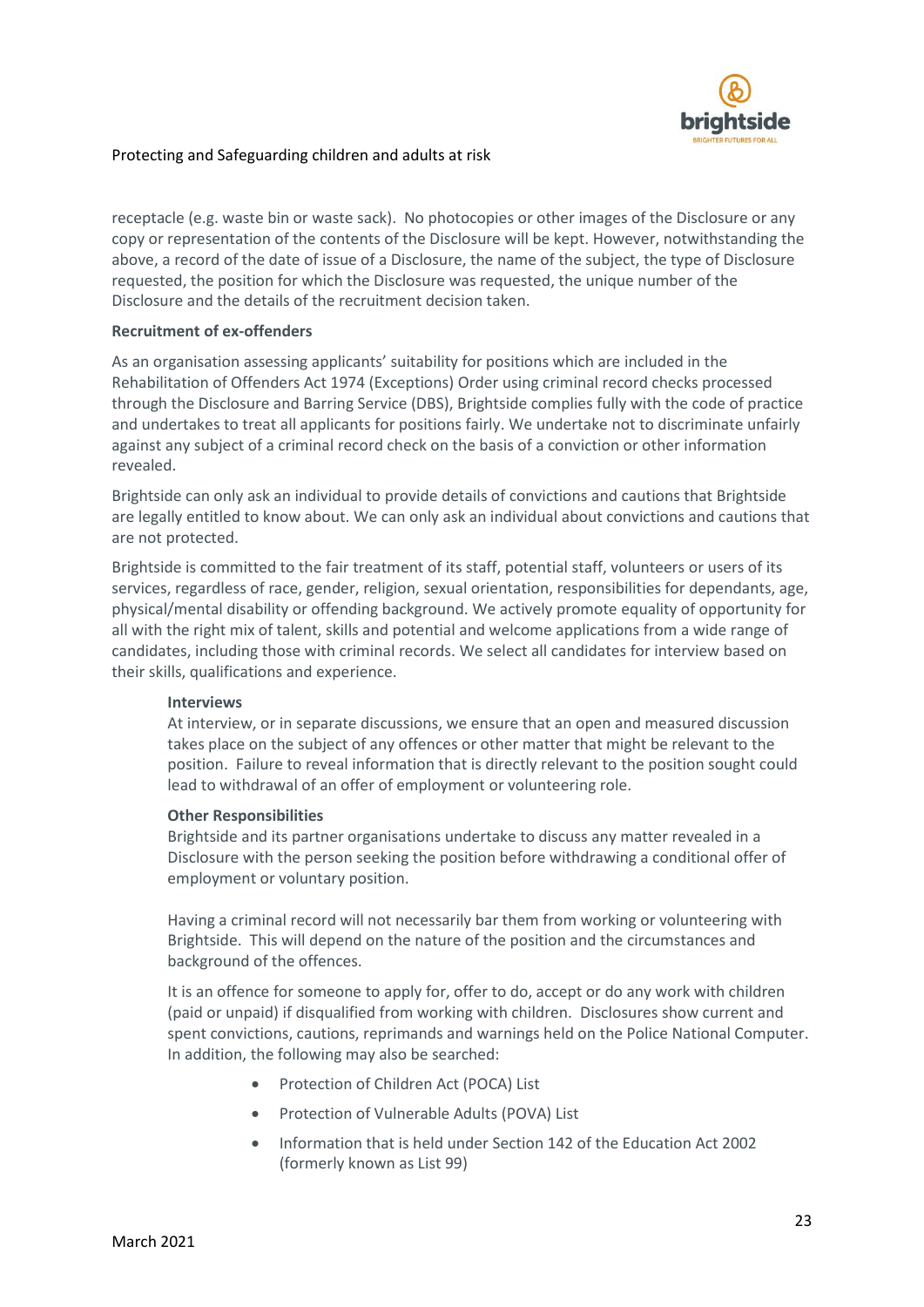

An enhanced Disclosure will also check information held on the applicant by local police forces.

Disqualification can arise from inclusion on lists of those considered unsuitable to work with children or who are barred from employment in the education sector held by the Department of Health and the Department for Education. In addition, the courts can disqualify those convicted of serious offences of a sexual or violent nature from working with children by imposition of a disqualification order. It is an offence knowingly to offer a disqualified person work with children or to allow them to continue in such work.

Brightside recommends that partner organisations should have an appropriate Disclosure policy in place; otherwise they may open themselves to legal challenge under the Human Rights Act 1998 on the grounds that the organisation failed to protect their clients (mentees, students, pupils etc.) sufficiently from abuse of known offenders.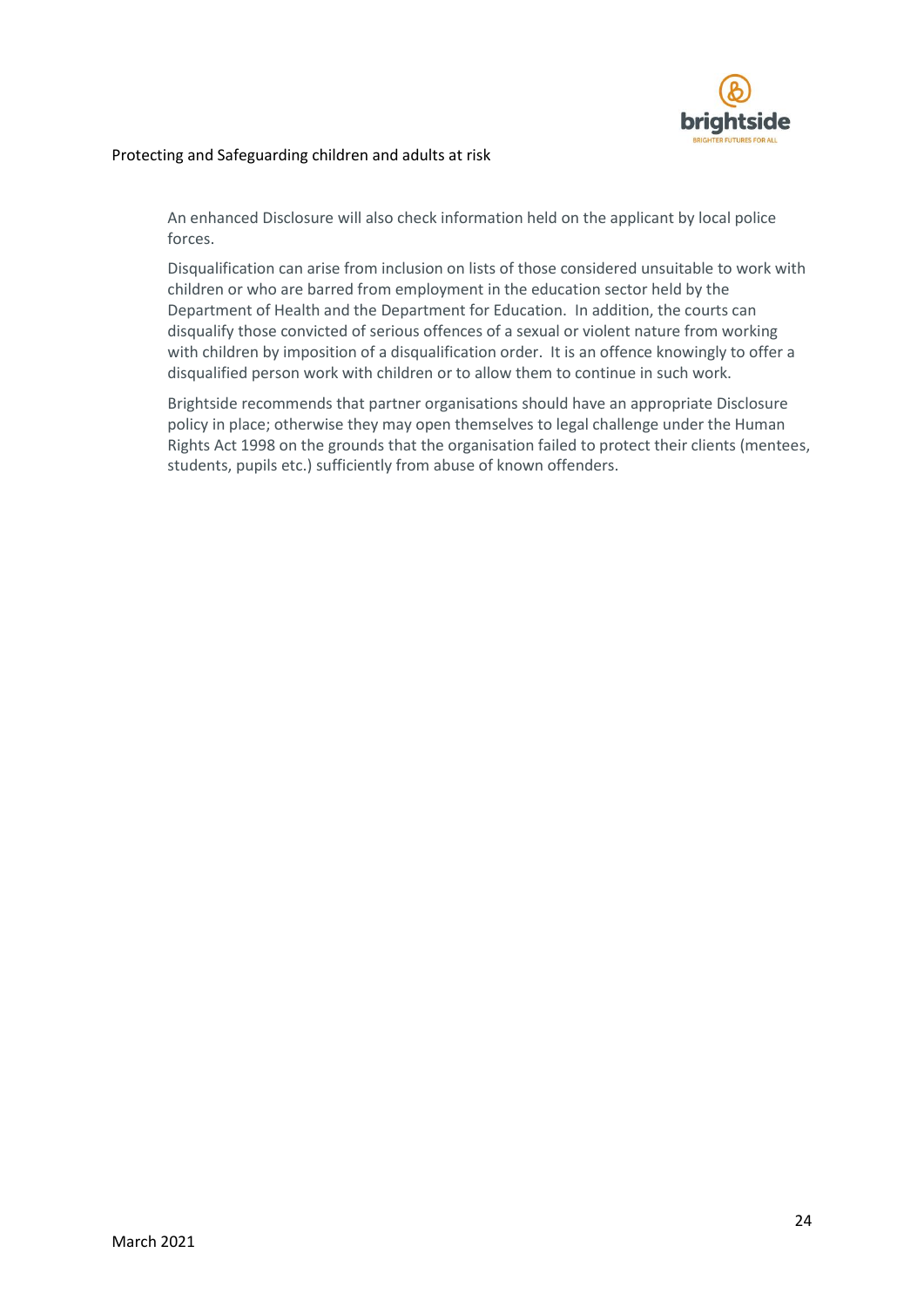

# **Appendix 2 - definitions of abuse and potential signs of abuse**

Abuse is any action by another person that causes significant harm to a child or adult at risk. An abused child will often experience more than one type of abuse, as well as other difficulties in their lives. It often happens over a period of time, rather than being a one-off event. And it can increasingly happen online. The NSPCC estimates that over a half a million children are abused in the UK each year. They outline the types of abuse as:

| <b>Type of abuse</b>             | Children who are victims of this abuse may:               |
|----------------------------------|-----------------------------------------------------------|
| Domestic abuse - children who    | Become aggressive                                         |
| witness domestic abuse           | Display anti-social behaviour                             |
|                                  | Suffer from depression or anxiety                         |
|                                  | Not do as well at school - due to difficulties at home or |
|                                  | disruption of moving to and from refuges                  |
| Sexual abuse - when they are     | Avoid being alone with people, such as family             |
| forced or persuaded to take      | members or friends                                        |
| part in sexual activities        | Seem frightened of a person or reluctant to socialise     |
|                                  | with them                                                 |
| Child sexual exploitation $-$ a  | Show sexual behaviour that is inappropriate for their     |
| type of sexual abuse in which    | age                                                       |
| children are sexually exploited  | Use sexual language or know information that you          |
| for money, power or status       | wouldn't expect them to                                   |
|                                  |                                                           |
| Neglect - the ongoing failure to | Have poor appearance and hygiene, unwashed or             |
| meet a child's basic needs       | inadequate clothes                                        |
|                                  | Seem hungry or turn up to school without lunch money      |
|                                  | Have health and development problems such as              |
|                                  | untreated injuries, medical and dental issues, recurring  |
|                                  | illnesses or infections or poor language,                 |
|                                  | communication or social skills                            |
|                                  | Have housing and family issues, for example living in     |
|                                  | an unsuitable home environment, or they may have          |
|                                  | taken on the role of carer for other family members       |
| Online abuse - any type of       | Spend lots, much more or less time online, texting,       |
| abuse that happens on the web,   | gaming or using social media                              |
| whether through social           | Be withdrawn, upset or outraged after using the           |
| networks, playing online games   | internet or texting                                       |
| or using mobile phones           | Secretive about who they are talking to and what they     |
|                                  | are doing online or on their mobile phone                 |
| Bullying and cyberbullying - at  | Have lots of new phone numbers, texts or email            |
| school, at home or online.       | addresses on their phone, laptop or tablet                |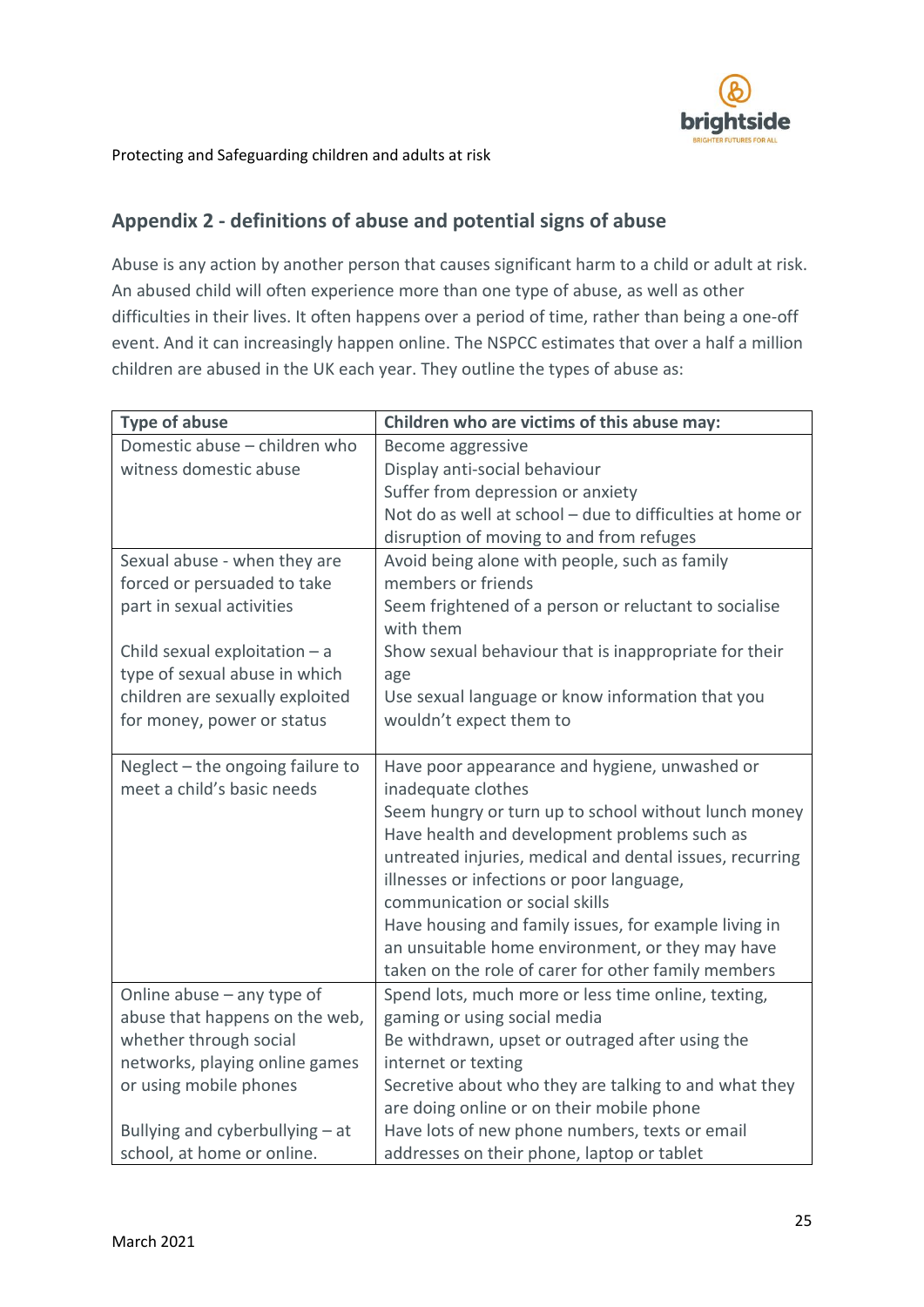

| Usually repeated over a long<br>period of time                                                                                                            |                                                                                                                                                                                                                                                                                                                                                                                            |  |  |
|-----------------------------------------------------------------------------------------------------------------------------------------------------------|--------------------------------------------------------------------------------------------------------------------------------------------------------------------------------------------------------------------------------------------------------------------------------------------------------------------------------------------------------------------------------------------|--|--|
| Physical abuse - deliberately                                                                                                                             | <b>Bruises</b>                                                                                                                                                                                                                                                                                                                                                                             |  |  |
| hurting a child causing injuries                                                                                                                          | <b>Burns or scalds</b>                                                                                                                                                                                                                                                                                                                                                                     |  |  |
| such as bruises, broken bones,                                                                                                                            | <b>Bite marks</b>                                                                                                                                                                                                                                                                                                                                                                          |  |  |
| burns or cuts                                                                                                                                             | Fractures or broken bones                                                                                                                                                                                                                                                                                                                                                                  |  |  |
|                                                                                                                                                           | Other injuries or health problems                                                                                                                                                                                                                                                                                                                                                          |  |  |
| Emotional abuse -                                                                                                                                         | Use language, act in a way or know about things that                                                                                                                                                                                                                                                                                                                                       |  |  |
| maltreatment or neglect.                                                                                                                                  | you wouldn't expect them to know for their age                                                                                                                                                                                                                                                                                                                                             |  |  |
| Sometimes called psychological                                                                                                                            | Struggle to control strong emotions or have extreme                                                                                                                                                                                                                                                                                                                                        |  |  |
| abuse                                                                                                                                                     | outbursts                                                                                                                                                                                                                                                                                                                                                                                  |  |  |
|                                                                                                                                                           | Seem isolated from their parents                                                                                                                                                                                                                                                                                                                                                           |  |  |
|                                                                                                                                                           | Lack social skills or have few, if any, friends                                                                                                                                                                                                                                                                                                                                            |  |  |
| Female genital mutilation (FGM)<br>- the partial or total removal of<br>external female genitalia for<br>non-medical reasons<br>Child trafficking - where | Not know what's going to happen. But she may talk to<br>you about:<br>A long holiday abroad or 'going home' to visit<br>family<br>Relative or cutter visiting from abroad<br>A special occasion or ceremony to 'become a<br>woman' or get ready for marriage<br>A female relative being $cut - a$ sister, cousin or<br>older female relative<br>Spend a lot of time doing household chores |  |  |
| children are recruited, moved or                                                                                                                          | Rarely leave their house, and have no freedom of                                                                                                                                                                                                                                                                                                                                           |  |  |
| transported and then exploited,                                                                                                                           | movement or time for playing                                                                                                                                                                                                                                                                                                                                                               |  |  |
| forced to work or sold                                                                                                                                    | Be orphaned or living apart from their family                                                                                                                                                                                                                                                                                                                                              |  |  |
|                                                                                                                                                           | Live in substandard accommodation                                                                                                                                                                                                                                                                                                                                                          |  |  |
| Grooming - online or in the real                                                                                                                          | Be very secretive                                                                                                                                                                                                                                                                                                                                                                          |  |  |
| world, by a stranger or someone                                                                                                                           | Have older boyfriends or girlfriends                                                                                                                                                                                                                                                                                                                                                       |  |  |
| they know - for example a                                                                                                                                 | Go to unusual places to meet friends                                                                                                                                                                                                                                                                                                                                                       |  |  |
| family member, friend or                                                                                                                                  | Have new things such as phones they can't afford or                                                                                                                                                                                                                                                                                                                                        |  |  |
| professional                                                                                                                                              | won't explain                                                                                                                                                                                                                                                                                                                                                                              |  |  |
|                                                                                                                                                           | Have access to drugs or alcohol <sup>4</sup>                                                                                                                                                                                                                                                                                                                                               |  |  |

**.**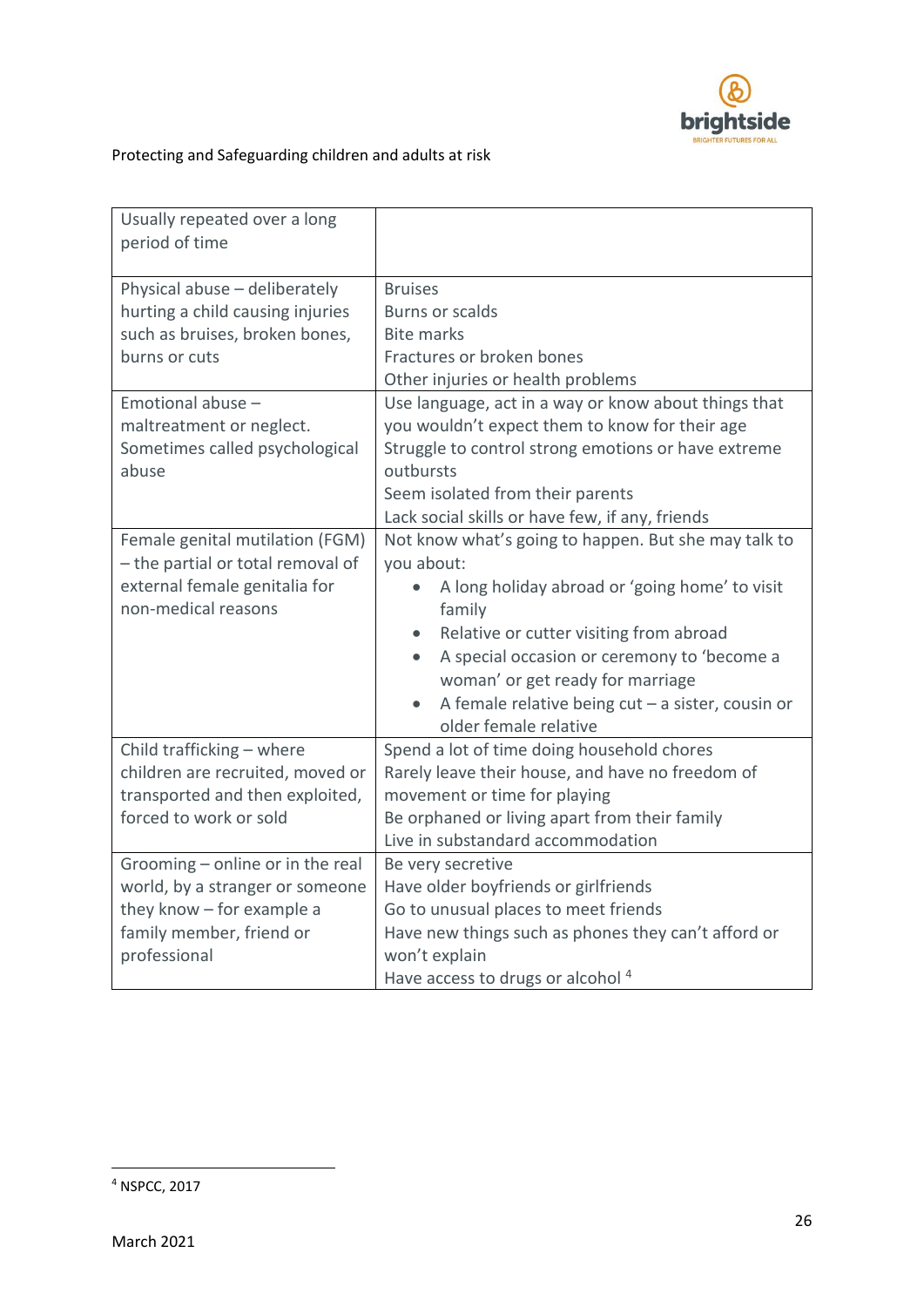

# **Appendix 3**

# **PRIVATE AND CONFIDENTIAL**

Disclosure / Incident / Child Protection Concerns Notification Form

|                |                                                                       | Name and role of person       |  |  |  |  |
|----------------|-----------------------------------------------------------------------|-------------------------------|--|--|--|--|
| Date:          |                                                                       | completing form               |  |  |  |  |
|                |                                                                       | Name and role of person child |  |  |  |  |
| Name of child: |                                                                       | disclosed to/reporting C.P.   |  |  |  |  |
|                |                                                                       | incident/concerns             |  |  |  |  |
|                | Details of disclosure by child / incident / child protection concerns |                               |  |  |  |  |
|                |                                                                       |                               |  |  |  |  |
|                |                                                                       |                               |  |  |  |  |
|                |                                                                       |                               |  |  |  |  |
|                |                                                                       |                               |  |  |  |  |
|                |                                                                       |                               |  |  |  |  |
|                |                                                                       |                               |  |  |  |  |
|                |                                                                       |                               |  |  |  |  |
|                |                                                                       |                               |  |  |  |  |
|                |                                                                       |                               |  |  |  |  |
|                |                                                                       |                               |  |  |  |  |
|                |                                                                       |                               |  |  |  |  |
|                |                                                                       |                               |  |  |  |  |
|                |                                                                       |                               |  |  |  |  |
|                |                                                                       |                               |  |  |  |  |
|                |                                                                       |                               |  |  |  |  |
|                |                                                                       |                               |  |  |  |  |
|                |                                                                       |                               |  |  |  |  |
|                |                                                                       |                               |  |  |  |  |
|                |                                                                       |                               |  |  |  |  |
|                |                                                                       |                               |  |  |  |  |
|                |                                                                       |                               |  |  |  |  |
|                |                                                                       |                               |  |  |  |  |
|                |                                                                       |                               |  |  |  |  |
|                |                                                                       |                               |  |  |  |  |
|                |                                                                       |                               |  |  |  |  |
|                |                                                                       |                               |  |  |  |  |
|                |                                                                       |                               |  |  |  |  |
|                |                                                                       |                               |  |  |  |  |
|                |                                                                       |                               |  |  |  |  |
|                |                                                                       |                               |  |  |  |  |
|                |                                                                       |                               |  |  |  |  |
|                |                                                                       |                               |  |  |  |  |
|                |                                                                       |                               |  |  |  |  |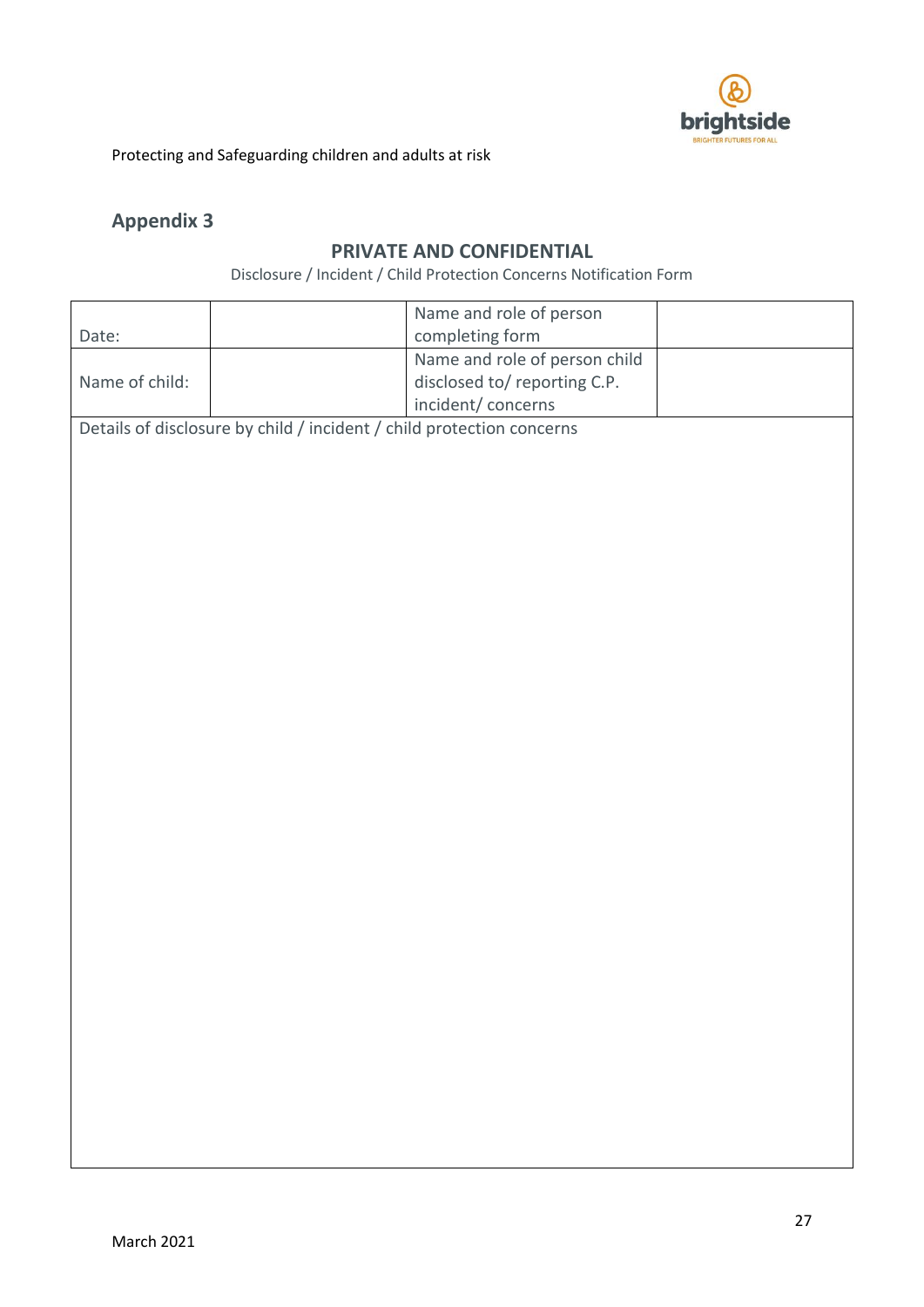

| Date of disclosure/ | Location of disclosure/ |  |
|---------------------|-------------------------|--|
| incident/concern:   | incident/concern:       |  |

| Action taken by person(s) above:                                                                   |                                                |  |  |
|----------------------------------------------------------------------------------------------------|------------------------------------------------|--|--|
|                                                                                                    |                                                |  |  |
|                                                                                                    |                                                |  |  |
|                                                                                                    |                                                |  |  |
|                                                                                                    |                                                |  |  |
|                                                                                                    |                                                |  |  |
|                                                                                                    |                                                |  |  |
|                                                                                                    |                                                |  |  |
|                                                                                                    |                                                |  |  |
|                                                                                                    |                                                |  |  |
|                                                                                                    |                                                |  |  |
|                                                                                                    |                                                |  |  |
|                                                                                                    |                                                |  |  |
|                                                                                                    |                                                |  |  |
|                                                                                                    |                                                |  |  |
|                                                                                                    |                                                |  |  |
|                                                                                                    |                                                |  |  |
|                                                                                                    |                                                |  |  |
|                                                                                                    |                                                |  |  |
| Date of Brightside notification:                                                                   | Name of Child Protection Officer (Brightside): |  |  |
|                                                                                                    |                                                |  |  |
|                                                                                                    |                                                |  |  |
|                                                                                                    |                                                |  |  |
| Action taken by Child Protection Officer (Brightside):                                             |                                                |  |  |
|                                                                                                    |                                                |  |  |
|                                                                                                    |                                                |  |  |
|                                                                                                    |                                                |  |  |
|                                                                                                    |                                                |  |  |
|                                                                                                    |                                                |  |  |
|                                                                                                    |                                                |  |  |
|                                                                                                    |                                                |  |  |
|                                                                                                    |                                                |  |  |
|                                                                                                    |                                                |  |  |
|                                                                                                    |                                                |  |  |
|                                                                                                    |                                                |  |  |
| Notes of feedback between Child Protection Officer and the person who raised this child protection |                                                |  |  |
|                                                                                                    |                                                |  |  |
| concern, including date of feedback:                                                               |                                                |  |  |
|                                                                                                    |                                                |  |  |
|                                                                                                    |                                                |  |  |
|                                                                                                    |                                                |  |  |
|                                                                                                    |                                                |  |  |
|                                                                                                    |                                                |  |  |
|                                                                                                    |                                                |  |  |
|                                                                                                    |                                                |  |  |